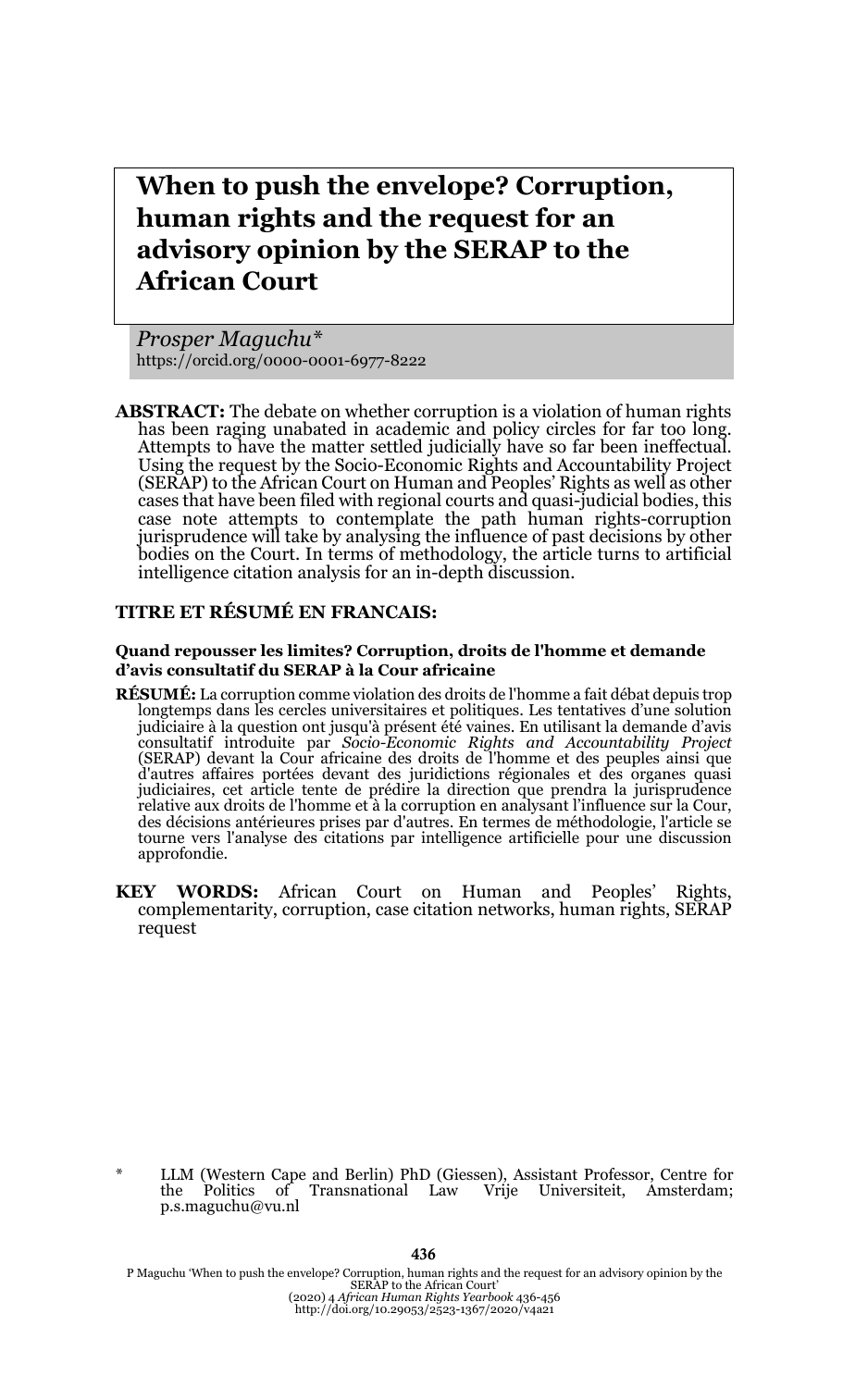#### **CONTENT:** 1 Introduction .................................................................................................437 2 The path of corruption-human rights jurisprudence before the Commission .................................................................................................439 2.1 A promising start.................................................................................................. 439 2.2 A missed opportunity ............................................................................................441 2.3 Dismissal and avoidance ...................................................................................... 444 3 The SERAP request......................................................................................446 4 Anticipating the past: corruption and human rights ..................................447 4.1 Complementarity.................................................................................................. 447 4.2 Citation analysis ...................................................................................................451 5 Conclusion and the way forward .................................................................455

#### **1 INTRODUCTION**

The Socio-Economic Rights and Accountability Project (SERAP) approached the African Court on Human and Peoples' Rights (Court) for an advisory opinion as to whether extreme, systemic and widespread poverty is a violation of certain provisions of the African Charter of Human and Peoples Rights (Charter).<sup>1</sup> SERAP sought, by this request, a ruling on whether or not poverty, under-development and institutionalised *corruption* in Nigeria and elsewhere in Africa amount to violations of the human rights guaranteed under the<br>Charter.<sup>2</sup>

The Court delivered an inadmissibility decision on the request on the basis that SERAP lacked legal standing, without considering the substantive question.3 However, this decision leaves the door open for future requests, should an applicant with the requisite legal standing approach the Court. It is, therefore, intellectually rewarding to contemplate the Court's opinion on the topic, which has remained unresolved despite being raised several times in the original supervisory body under the Charter, the African Commission on Human and Peoples' Rights (Commission). In this context, it is therefore all the more important to discuss in this comment the trend by the Commission in dealing with corruption related human rights cases. The Commission's jurisprudence in this regard can be broadly divided into three key distinct phases.

<sup>1</sup> Request for Advisory Opinion by the Socio-Economic Rights and Accountability Project, Application 001/2013 Advisory Opinion, 26 May 2017 (2017) 2 AfCLR 572 para 3 (*SERAP Request*).

<sup>2</sup> A Jones 'Form over substance: the African Court's restrictive approach to NGO standing in the SERAP Advisory Opinion' (2017) 17 *African Human Rights Law Journal* 321, 321.

<sup>3</sup> *SERAP Request* (n 1) para 65.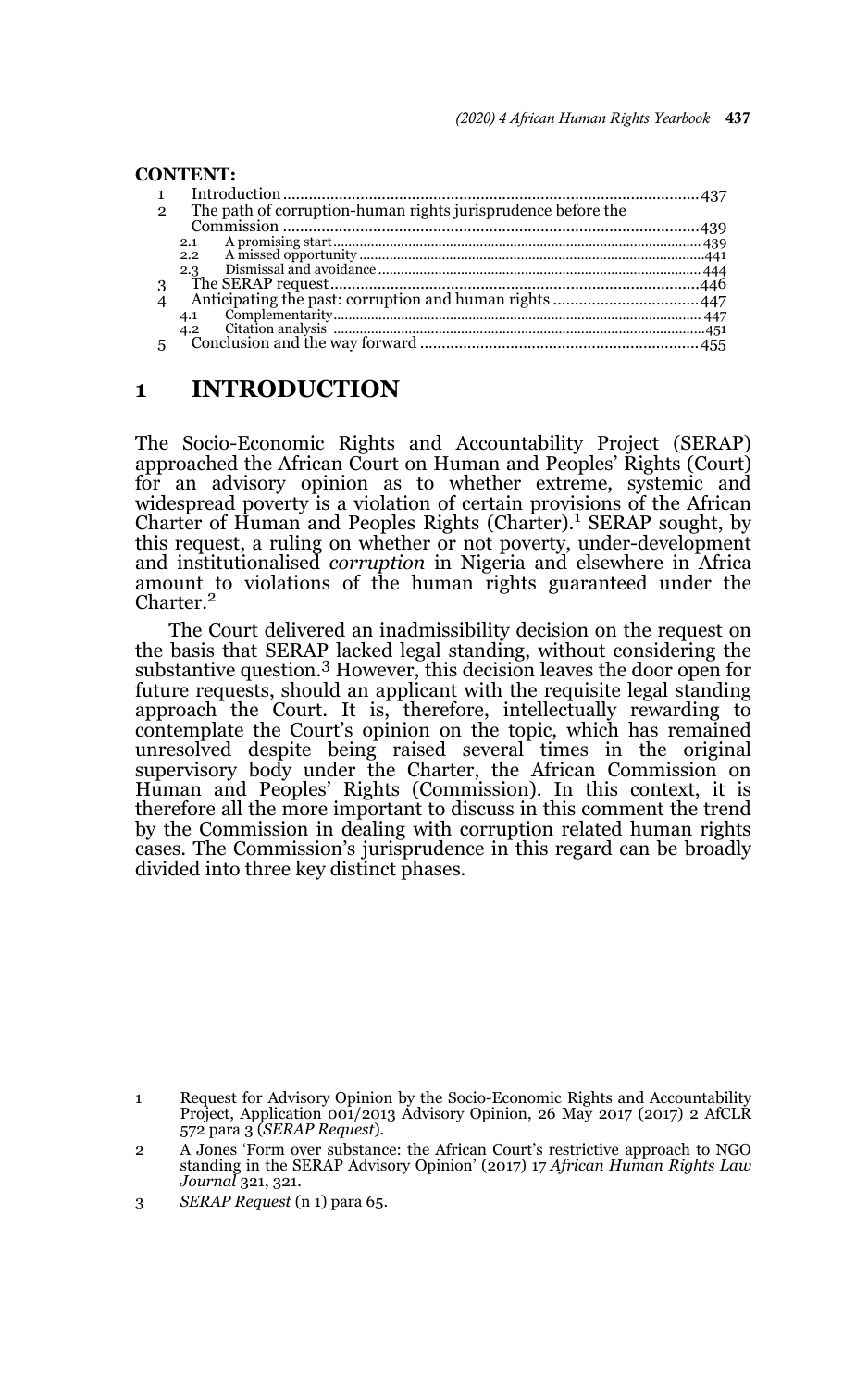In the first phase, a promising start was made when the Commission explicitly considered corrupt acts or corrupt contexts as part of facts proven that contributed to a human rights violation. For instance, in the *Free Legal Aid Assistance Group and others v Zaire*, 4 the Commission determined that the failure of a (corrupt) government to provide basic services such as safe drinking water and medicines violates the right to health. Likewise, in the inter-state communication *Democratic Republic of Congo v Burundi, Rwanda and Uganda,*5 the Commission considered that the systemic looting, price-fixing and money laundering were violations of the right to development.<sup>6</sup>

The second phase is the period during which the Commission has missed the opportunity to explicitly consider that facts of corruption by themselves constituted a violation of an obligation or a right derived from the Charter. Two cases are illustrative. The first is *SERAP v Nigeria,*7 concerning grand corruption by senior government officials and legislators to inflate budget estimates. In its complaint, SERAP contended that this form of corruption violates several rights under the Charter.8 The second is *Asociación Pro Derechos Humanos de España v* Equatorial *Guinea,*9 alleging that the family of the President of Equatorial Guinea had diverted the natural resources of Equatorial Guineans to their private benefit and established and maintained a corrupt system, and thus, violated several human rights guaranteed by the Charter. The Commission declared both communications inadmissible for not exhausting local remedies without commenting on the merits of the case.

The third and current phase of dismissal (and avoidance) is exemplified by the dismissal on technicalities of cases that sought to link corruption to the violation of the African Charter. A recent example is the case of *David Mendes v Angola,* where the Commission was confronted with the question whether it could make a finding that as a result of the state's failure to investigate the allegations of corruption and embezzlement against the president, local remedies should be<br>deemed unavailable.<sup>10</sup> The Commission, without further explanation, considered that 'the subject matter did not fall within the purview of its mandate' as it did not relate to the violation of a right provided under the Charter and dismissed the matter.<sup>11</sup>

This comment mainly focuses on the request by SERAP to reflect and contemplate future decisions of the Court whether its judgments will be consistent with, and grounded in, the way in which the Commission has developed in this regard or it will go further and consider corruption a violation of rights under the Charter. This

- 4 Communication 25/89, 47/90, 56/91, 100/93 (1995).
- 5 Communication 227/99.
- 6 As above, para 95.
- 7 Communication 300/2005.
- 8 As above, para 2.
- 9 Communication 347/07.
- 10 Communication 413/12 para 53.
- 11 Communication 413/12 para 60.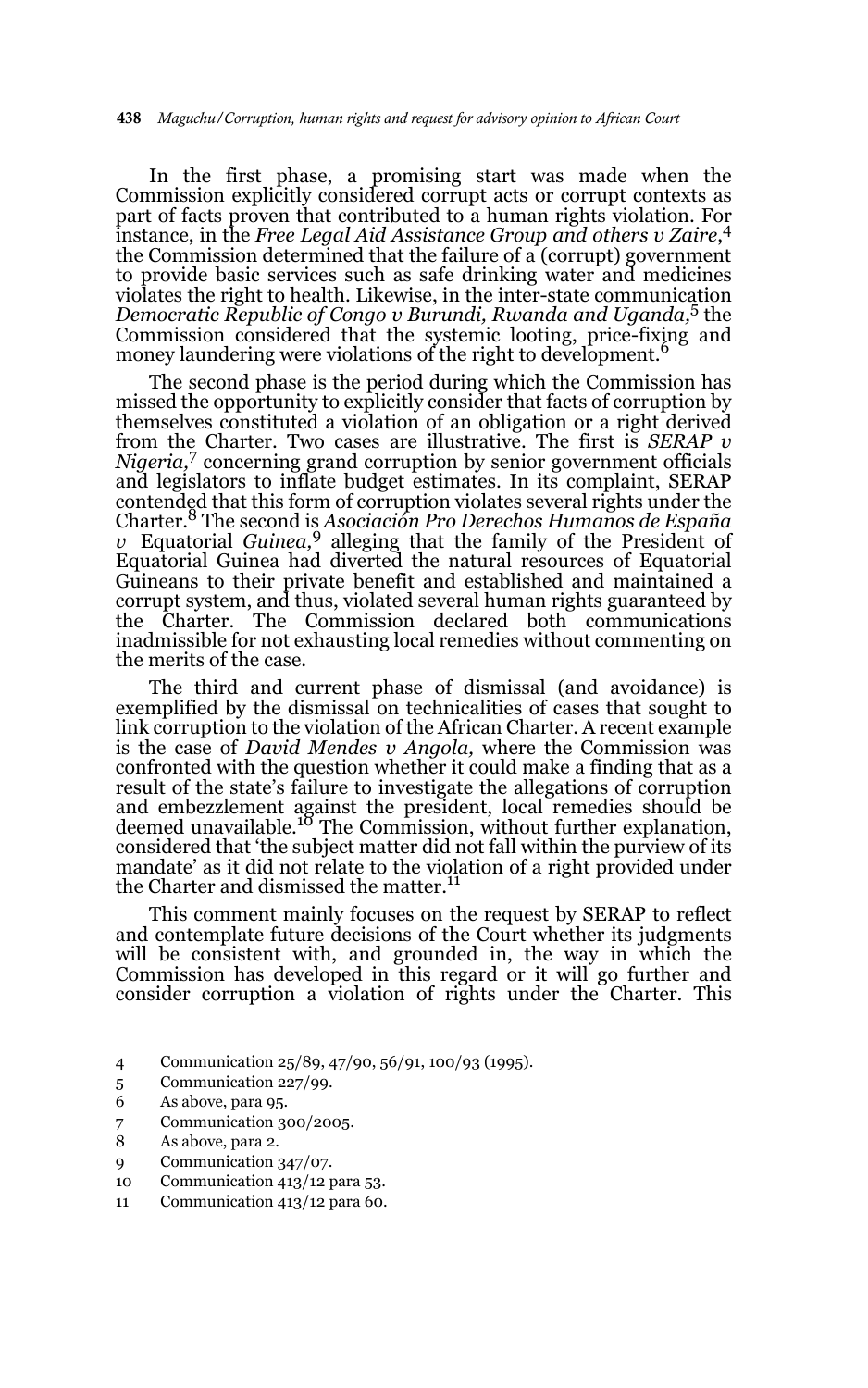comment is particularly helpful for readers seeking to understand the point at which a human right is actually violated by corruption in the sense of constituting a breach of international law triggering state responsibility.<sup>12</sup>

This comment utilises empirical research methodology to investigate whether previous case law of the Commission influences the Court. Selected judgments and inadmissible decisions submitted not only before the two organs but also to the African Committee of Experts on the Rights and Welfare of the Child (Committee) and sub-regional human rights courts on the link between corruption and human rights will be examined. The comment borrows from methodologies outside the legal sciences by utilising citation network analysis -- a focused, systematic and reproducible investigation of judicial practice to gain more accurate convincing empirical results.<sup>13</sup> Specifically, the comment uses a network of citations in all 80 contentious majority opinions contained in the two volumes of the Court's law reports from 2006 to 2018 to demonstrate how network data can aid the analysis of precedent and its influence in judicial decision-making.

## **2 THE PATH OF CORRUPTION-HUMAN RIGHTS JURISPRUDENCE BEFORE THE COMMISSION**

## **2.1 A promising start**

Before mainstreaming human rights into corruption interventions had become popular, the Commission took on a pioneering role and came close to declaring corruption a violation of human rights. The Commission had an opportunity to adjudicate on two cases explicitly alleging that corrupt acts or corrupt contexts are relevant facts that have contributed to a human rights violation under the Charter. The two cases are briefly discussed below.

#### **2.1.1** *Free Legal Aid Assistance Group and others v Zaire*

Free Legal Assistance Group, the Committee Against Torture, and the *Centre Haitien des Droits et Libertés* against Zaire, constituted four communications joined together.14 The first communication alleged the severe torture of civilians by members of the Zaire military.15 The second communication complained of several arbitrary arrests, detentions, torture, extra-judicial executions, unfair trials, severe

<sup>12</sup> See A Peters 'Corruption as a violation of international human rights' (2018) 29 *European Journal of International Law* 1251-1287.

<sup>13</sup> M Van Der Haegen 'Building a legal citation network: the influence of the court of cassation on the lower judiciary' (2017) 13 *Utrecht Law Review* 65-76.

<sup>14 25/89, 47/90, 56/91, 100/93 (</sup>joined).

<sup>15</sup> Communication 25/89 para 1.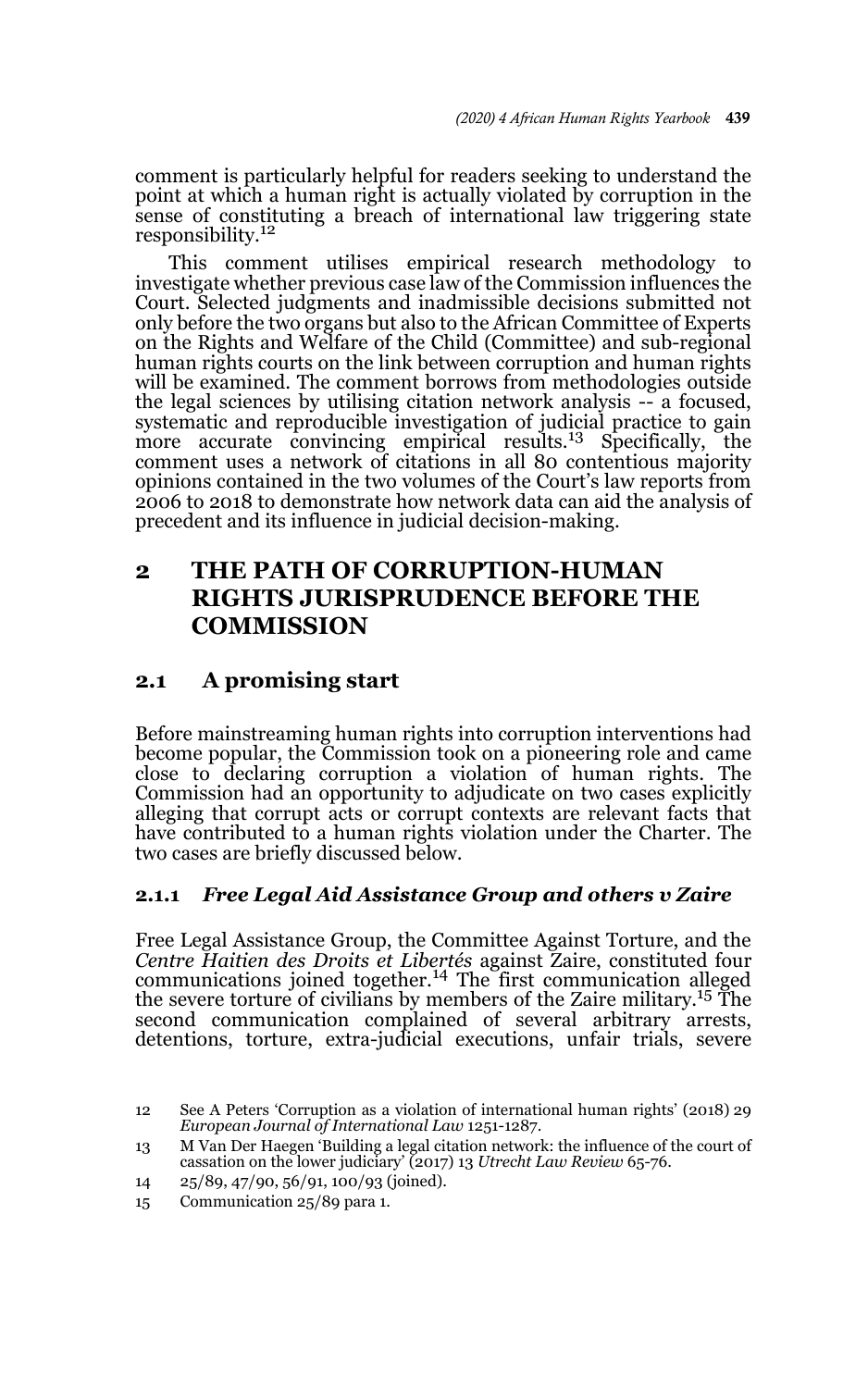restrictions imposed on the right to association and peaceful assembly, and suppression of the freedom of the press.<sup>16</sup> The third communication concerned the persecution of the members of a religious group – Jehovah's Witnesses and alleges several types of harassment including arbitrary arrests, unlawful appropriation of church property, and exclusion from access to education.<sup>17</sup> The fourth communication contains not only allegations of physical rights violations such as through torture, executions, arrests, detention, unfair trials, restrictions on freedom of association and freedom of the press.18 It also alleged that public finances were illegally mismanaged, to the extent that the government failed to provide basic services such as safe drinking water and electricity; shortage of medicines in the country; and that universities and secondary schools had been closed for two years.<sup>19</sup>

The Commission determined that the failure of the corrupt government to provide basic services such as safe drinking water and medicines violates the right to health in article 16 of the Charter.<sup>20</sup> The then government of Mobutu Sese Seko in Zaire was publicly known to be highly corrupt and some commentators believe the word 'kleptocracy', meaning a bureaucracy in which corruption is endemic, was coined with Zaire in mind.<sup>21</sup> Mobutu and his cronies are believed to have looted between \$4 to \$7 billion dollars during his 30 years in<br>power, with Mobutu personally controlling 90% of state funds.<sup>22</sup>

#### **2.1.2** *Democratic Republic of Congo v Burundi, Rwanda and Uganda*

The first inter-state communication that has been filed before the Commission namely Democratic Republic of Congo (DRC) against Burundi, Rwanda and Uganda<sup>23</sup> provided another opportunity for the Commission to expand its own jurisprudence on corruption and human rights.

<sup>16</sup> Communication 47/90 filed by the Lawyers' Committee for Human Rights in New York dated 16 October 1990 para 2.

<sup>17</sup> Communication 56/91 submitted by the Jehovah's Witnesses of Zaire dated 27 March 1991 para 3.

<sup>18</sup> Communication 100/93 the Union Interafricaine des Droits de l'Homme and dated 20 March 1993 para 4.

<sup>19</sup> As above.

<sup>20</sup> As above, para 47.

<sup>21</sup> Staff writer, 'Legacy of Corrupt and Ruthless Dictator who built Versailles in the Jungle' *The Independent* 5 May 1997.

<sup>22</sup> See in general A Steve & C Collins 'External collusion with kleptocracy: can Zaïre recapture its stolen wealth?' (1993) 57 *Review of African Political Economy* 72- 85.

<sup>23</sup> Communication 227/99.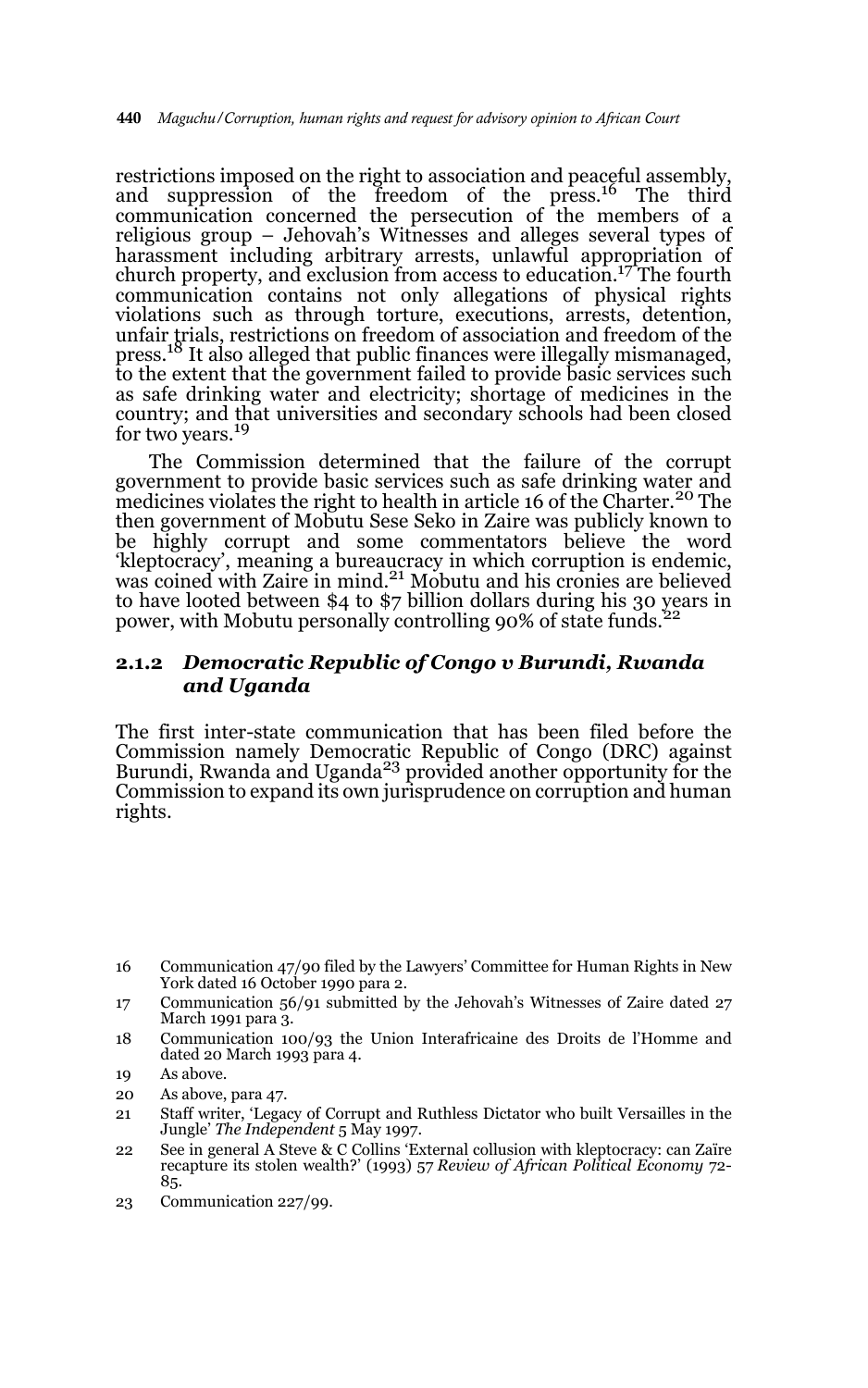In this communication the DRC alleged that between October and December 1998, gold produced by one of its mines, Okimo firm, worth US\$ 100 000 000 was plundered by Rwanda, $^{24}$  while Uganda looted coffee in DRC's North Kivu region worth about US\$  $70$  000 000.<sup>25</sup> Moreover, Rwanda and Uganda took over control of the fiscal and customs revenue collected by the DRC Directorate General of Taxes.<sup>26</sup> A UN Report of the *Panel of Experts* which identified that all the respondent states, among others actors, profited from the conflict in the DRC was used to corroborate the allegations made by the DRC. $^{27}$ The Commission relied on part of the report which provided glaring evidence of the involvement of the respondent states in the illegal exploitation of the natural resources in DRC*.* It reads:<sup>28</sup>

During this first phase (called mass-scale looting phase by the experts), stockpiles<br>of minerals, coffee, wood, livestock and money that were available in territories<br>conquered by the armies of Burundi, Rwanda and Uganda w transferred to those countries or exported to international markets by their forces and nationals. Paragraph 25 of the Report further states: 'The illegal exploitation of resources (of the Democratic Republic of Congo) by Burundi, Rwanda and Uganda took different forms, including confiscation, extraction, forced monopoly and pricefixing. Of these, the first two reached proportions that made the war in the Democratic Republic of the Congo a very lucrative business'.

In its findings, the Commission ruled that 'the illegal exploitation/ looting of the natural resources of the complainant state were in contravention of' the Charter in particular article 21, which provides as follows:

All peoples shall freely dispose of their wealth and natural resources. This right shall be exercised in the exclusive interest of the people. In no case shall a people be deprived of it... (2) States Parties to the present Charter shall individually and collectively exercise the right to free disposal of their wealth and natural resources with a view to strengthening African Unity and solidarity.<sup>29</sup>

More importantly, the Commission decided that the deprivation of the right of the people of the DRC, 'to freely dispose of their wealth and natural resources, has also occasioned another violation – their right to their economic, social and cultural development and of the general duty of States to individually or collectively ensure the exercise of the right to development' which is guaranteed under article 22 of the Charter.<sup>30</sup> The Commission was one step short from declaring corruption a violation of article 22 of the Charter.

#### **2.2 A missed opportunity**

The turn of the millennium was occupied with the debates on the nexus between corruption and human rights. For instance, in 2003, the

- 24 As above, para 7.
- 25 As above.
- 26 As above.
- 27 UN Report of the Panel of Experts, submitted to the Security Council of the UN in April 2001 *S/2001/357* para 92.
- 28 As above, para 93.
- 29 Communication 227/99 para 94.
- 30 As above, para 95.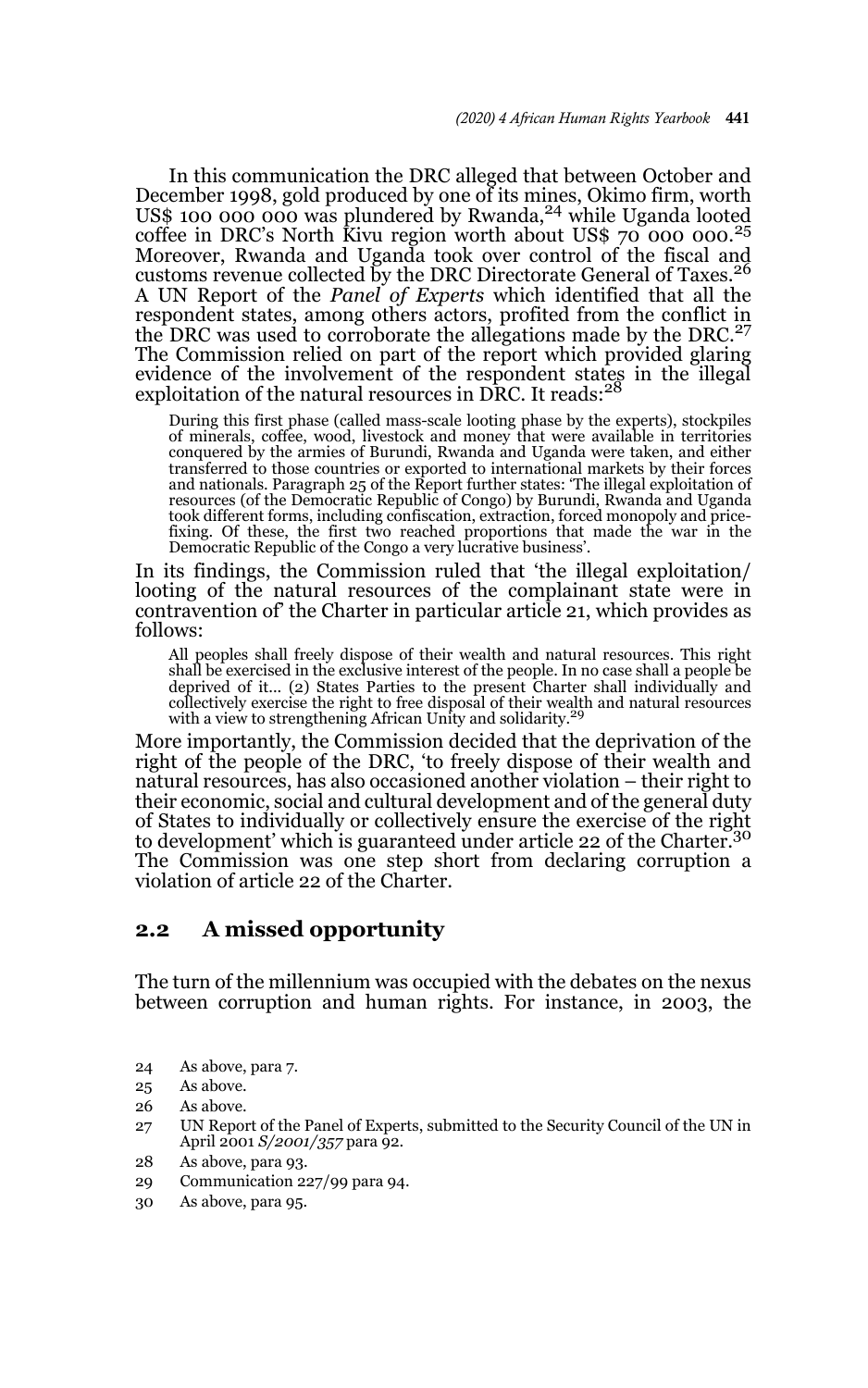United Nations Sub-Commission on the Promotion and Protection of Human Rights appointed Christy Mbonu from Nigeria as Special Rapporteur to carry out a comprehensive study on *Corruption and Its Impact on the Full Enjoyment of Human Rights,* in particular economic, social and cultural rights.31 The findings of the study revealed that corruption causes a 'negative impact' on human rights.<sup>32</sup> These findings confirm earlier decisions by the Commission discussed above that corruption can have a debilitating impact on the enjoyment of human rights. Nevertheless, the Commission missed the opportunity to explicitly consider that facts of corruption, by themselves alone, constituted a violation of an obligation or a right derived from the African Charter. Thus, it missed the opportunity to expand the jurisdiction on corruption related human rights violations that it had started in the first phase. Two cases are particularly illustrative.

#### **2.2.1** *SERAP v Nigeria*

The former President of Nigeria, Olusegun Obasanjo, in a televised speech of 22 March 2005, reported that members of the Nigerian Senate and the House of Representatives took bribes from senior officials from the Federal Minister of Education in order to increase the<br>budget for education.<sup>33</sup> According to Obasanjo, the Minister of Education in connivance with senior officials paid bribes to some members of the National Assembly so that the budget for the Ministry could be increased.<sup>34</sup> The Directors then allegedly paid about  $55$ million naira (US \$410,000) in bribes to named legislators.<sup>35</sup>

Using this information, SERAP filed a complaint against the Government of Nigeria before the Commission.36 SERAP took the admission by the President not as an isolated incident, but as evidence of systemic corruption by senior officials, particularly the paying of bribes by federal ministries to National Assembly members to have their budget estimates inflated.37 According to SERAP, such systemic corruption has contributed to serious and massive violations of human rights including the right to education, in Nigeria.<sup>38</sup> The Government of Nigeria was derided by SERAP for not serving its intended purpose under the Charter but rather serving the exact opposite purpose: $3<sup>9</sup>$ 

- 38 As above, para 3
- 39 As above, para 4.

<sup>31</sup> The mandate of the Special Rapporteur on Corruption was established by Sub-Commission resolution 2003/2 of 13 August 2003, and was subsequently endorsed by the Commission decision 2004/106.

<sup>32</sup> Resolution 2003/2 para 63.

<sup>33</sup> See 'Obasanjo Fires Education Minister For Bribing Senate Leader' *The New Humanitarian*, 23 March 2003, https://www.thenewhumanitarian.org/report/ 53569/nigeria-obasanjo-fires-education-minister-bribing-senate-leader (accessed 23 July 2020).

<sup>34</sup> As above.

<sup>35</sup> As above.

<sup>36</sup> Communication 300/2005

<sup>37</sup> As above, para 2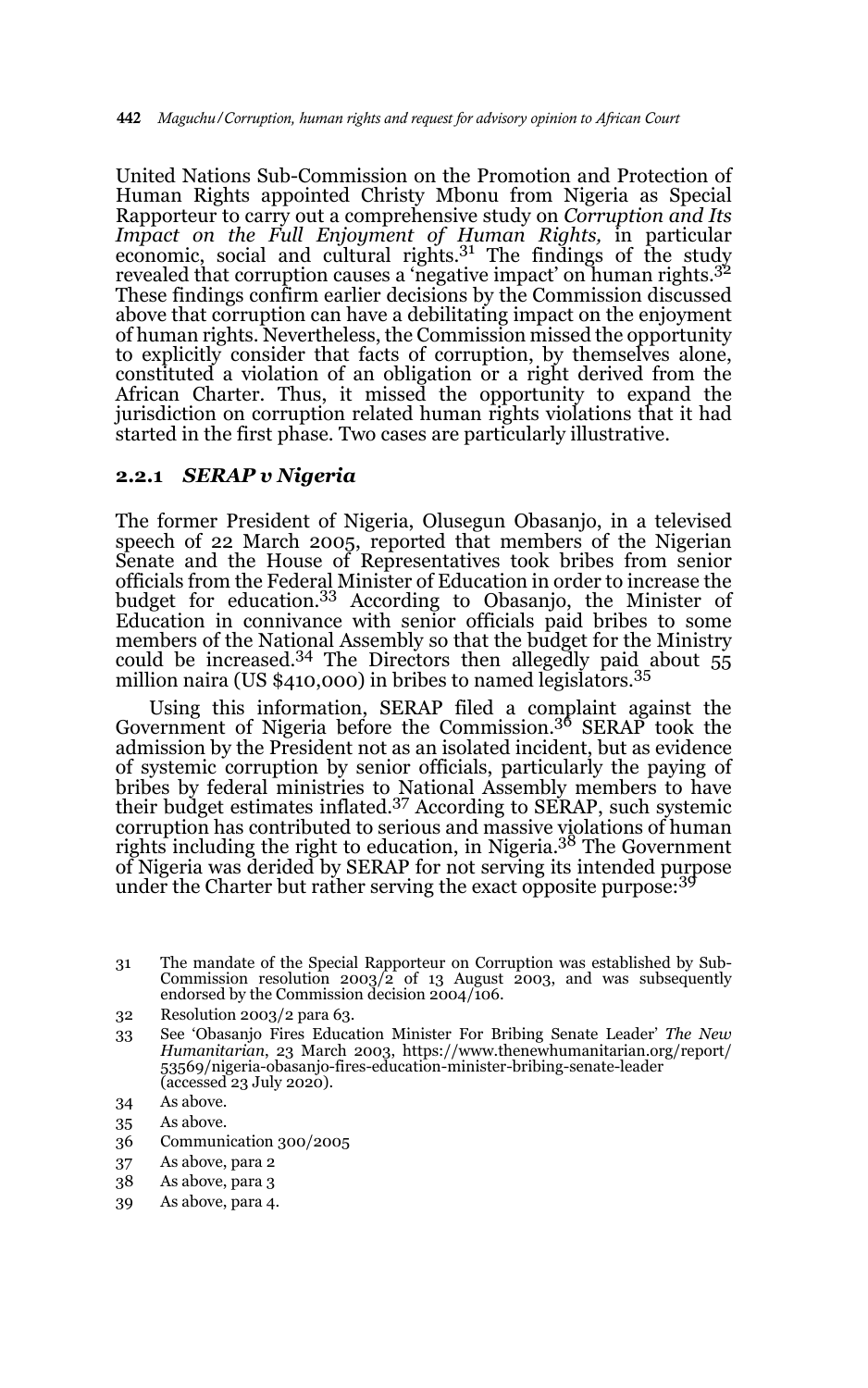Nigeria' s human rights legal obligations under the Charter to achieve the minimum core contents of the right to education has been honoured more in breach than in observance, resulting in: (a) Failure of government to train the required number of teachers; (b) Gross under-funding of the nation' s educational institutions; (c) Lack of motivation of teachers; (d) Non-available class room seats and pupils sitting on bare floor; (e) Non-availability of books and other teaching materials; (f) Poor curricula; (g) Poor and uninviting learning environments; (h) Overcrowding; (i) Persistent strikes by teachers and staff who have not been paid; (j) Inability of supervising agencies to set and/or enforce standards; (k) Absence of infrastructure facilities.

The case is particularly interesting because SERAP made the same allegation as that made in the DRC Communication (discussed above) which was upheld by the Commission that*, '*by deliberately failing to investigate all the allegations of corruption the Government of Nigeria has contributed in impeding its ability to utilize Nigeria's natural resources for the benefit of its peoples'.40 The Commission however made a decision that SERAP neglected to utilise the domestic remedies available to it and had not demonstrated why this could not be done.<sup>41</sup> the Commission declared the communication As a result,<br>inadmissible.<sup>42</sup>

#### **2.2.2** *Asociación Pro Derechos Humanos de España v Equatorial Guinea*

A Spanish human rights organisation *Asociación pro Derechos Humanos de España* (APDHE), EG Justice and the Open Society Justice Initiative (OSISA) filed a complaint to the Commission against Equatorial Guinea.<sup>43</sup> The complainant organisations argued that rampant corruption in Equatorial Guinea was a violation of the right of the people of Equatorial Guinea to 'freely dispose of [their] wealth and natural resources' protected under article 21 of the Charter.<sup>44</sup>

The complainant organisations alleged that the Government of Equatorial Guinea violated the Charter in permitting the family of the President of Equatorial Guinea, Teodoro Obiang Nguema Mbasogo, and his inner circle, the majority of them from the his clan (locally known as the 'Nguema-Mongomo group' ), for the shameless pillaging of public coffers, embezzlement and siphoning of the funds from Equatoguinean peoples' natural resources.45 In order to perpetrate these violations, it was alleged that

the Nguema-Mongomo group has established and maintains a far-reaching system of corruption affecting every sphere of life within Equatorial Guinea. The Government of Equatorial Guinea has materially assisted and colluded with this corruption system by, among other things, putting the Equatoguinean judicial system at the disposal of the ruling group, to implement and ratify the massive diversion of the peoples' walth, thus violating the Government's 'duty to guarantee

- 40 As above, para 5.
- 41 As above, para 53.
- 42 As above, para 69.
- 43 Communication 347/07 (not to be confused with *APDHE v Obiang Family* case, still active before domestic courts in Spain).
- 44 As above.
- 45 As above.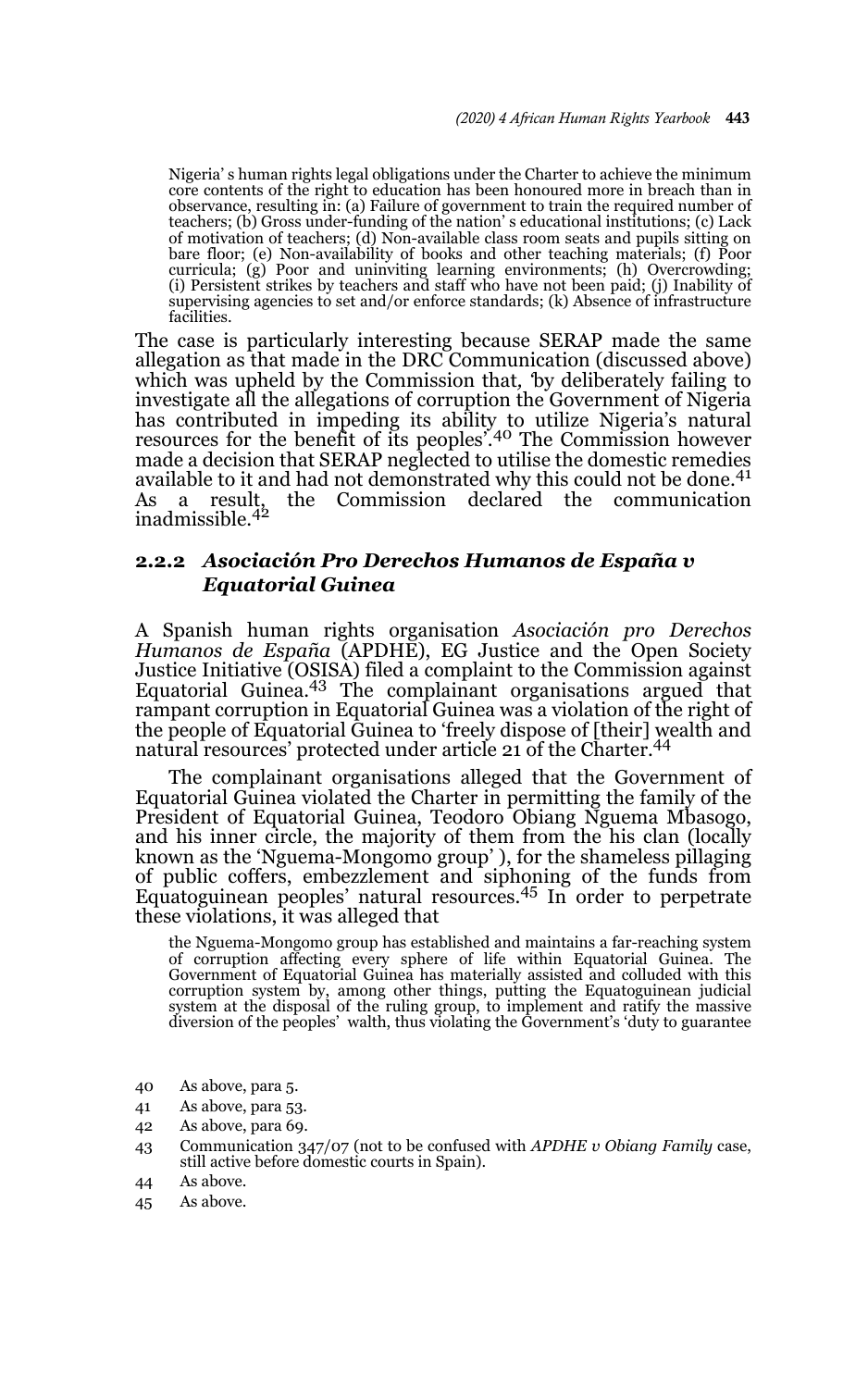the independence of the Courts,' under Article 26 of the Charter, and the closely related duty to ensure the right of '[every individual [...to] have his cause heard,' under Article  $7(1).^{46}$ 

The complainant further alleged that the systemic corruption was a clear violation of human rights enshrined in the Charter such as 'spoliation' that is explicitly prohibited by article 21.47 In addition, the complainants argued that '[t]hese violations entitle the people of Equatorial Guinea to lawful recovery of its property as well as to an adequate compensation.' 48 Moreover, that corruption under President Mbasogo also entails additional grave violations of the 'interest of the people' protected under article 21 of the African Charter.<sup>49</sup> The complainants concluded their petition by listing several rights under the African Charter that were allegedly violated as a result of rampant corruption by President Mbasogo and his inner circle as follows: '[t]he fruits of this corruption system are, in turn, the consequent violations of the right to development, right to health, right to education, and right to lawfully acquired private property, under articles 22, 16, 17(1),<br>and 14'.<sup>50</sup> The Commission declared the application inadmissible because of non-exhaustion of local remedies.<sup>51</sup>

#### **2.3 Dismissal and avoidance**

So far, this comment has discussed two phases where the Court had entertained cases of corruption and human rights violations. Unlike these two phases, the third and present phase is marked by avoidance and dismissal of cases that sought to link corruption to human rights violations. Although, at this juncture, several commentators have explored the possibilities of incorporating corruption into the human rights framework, there is no consensus on the possibilities of utilising regional human rights courts to address corruption.52 The Commission has backtracked from its earlier decisions. This can perhaps most clearly be seen in *David Mendes v Angola* (*Mendes* case), discussed below, which seems impossible to reconcile with the two cases discussed in the first phase.

The Centre for Human Rights (CHR), University of Pretoria, as the complainant, submitted a communication on behalf of David Mendes

- 46 As above.
- 47 As above.
- 48 As above.
- 49 As above.
- 50 As above.
- 51 As above.
- 52 See for example CB Gryting 'Asking Too Much: Why Regional Human Rights Courts Cannot Tackle Corruption' The Global Anticorruption Blog https://global anticorruptionblog.com/2016/10/24/asking-too-much-why-regional-human-rig hts-courts-cannot-tackle-corruption/ (accessed 12 July 2020) For the contrary see K Beach 'Coming Along for the Ride: Regional Human Rights Courts Should Demand Government Measures to Affirmatively Address Corruption' https:// globalanticorruptionblog.com/2016/07/08/coming-along-for-the-ride-regionalhuman-rights-courts-should-demand-government-measures-to-affirmatively-ad dress-corruption/ (accessed 12 July 2020).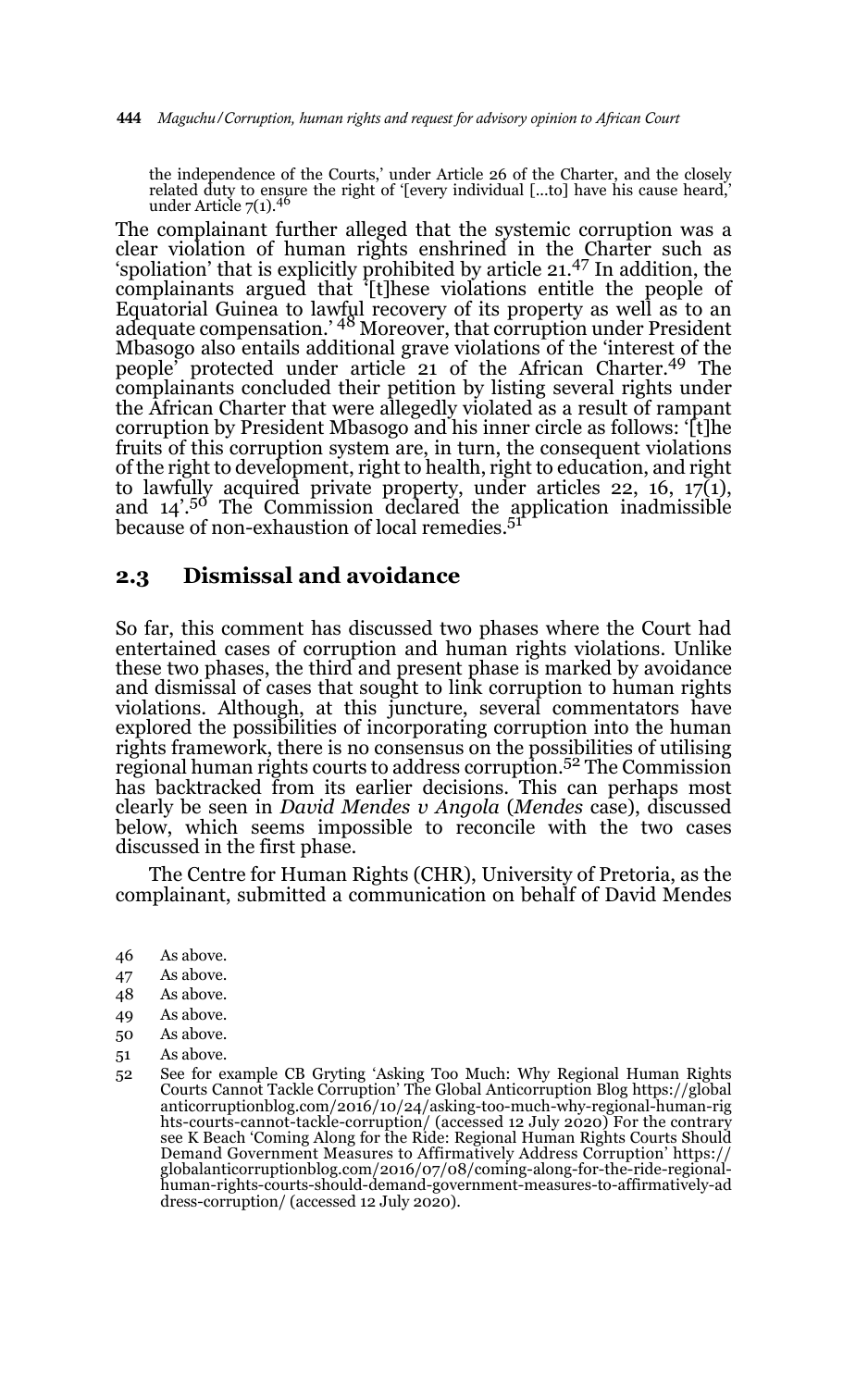against Angola.53 The complainant alleged that Mendes' human rights were being violated from the time he announced his candidature for the presidency in the elections and after he initiated proceedings for a private criminal complaint before the Attorney General's Office accusing the then President of Angola, Eduardo dos Santos of corruption.<sup>54</sup>

The complainant further alleged that Mendes could not exhaust local remedies because of the lack of provisions in the domestic laws of Angola allowing them to seek remedies for the violations alleged in respect of the allegations of corruption.55 The complainant cited articles 133 and 135 of the Constitution of Angola which provide for immunity for the head of state during and after his or her term of office.56 This implies that no local remedy can be sought on the failure to investigate the allegations of corruption. Moreover, the CHR provided evidence that the Attorney General of Angola had informed Mendes that his Office was not legally competent to proceed with the complaint against the President.<sup>57</sup>

To illustrate the nexus between corruption and human rights, the complainant submitted that the issue of death threats and vandalism of Mende's property is intertwined with that of embezzlement of state funds by the President of the respondent state, since the death threats emanated from the fact that Mendes had lodged a formal complaint with the Attorney General against such embezzlement.<sup>58</sup> The complainant urged the Commission to find that the President of Angola was indeed immune under the Constitution of Angola in respect of the corruption accusations and, therefore, no local remedies were available to Mendes.59 Further, the complainant submitted that the Commission should dispose of all issues simultaneously, including those on the death threats and vandalism, since these issues could not be divorced from each other.<sup>60</sup>

Regarding exhaustion of local remedies in respect of the failure of the authorities to investigate allegations of corruption against the president of a member state, the Commission made a surprising decision that the subject matter did not fall within the purview of its mandate as it was not related to the violation of a right provided for in the Charter.<sup>61</sup> Therefore, the Commission did not address the issue.

- 53 Communication 413/12.
- 54 As above, para 7.
- 55 As above, para 29.
- 56 As above, para 35.
- 57 As above.
- 58 As above, para 36.
- 59 As above, para 37
- 60 As above.
- 61 As above, para 60.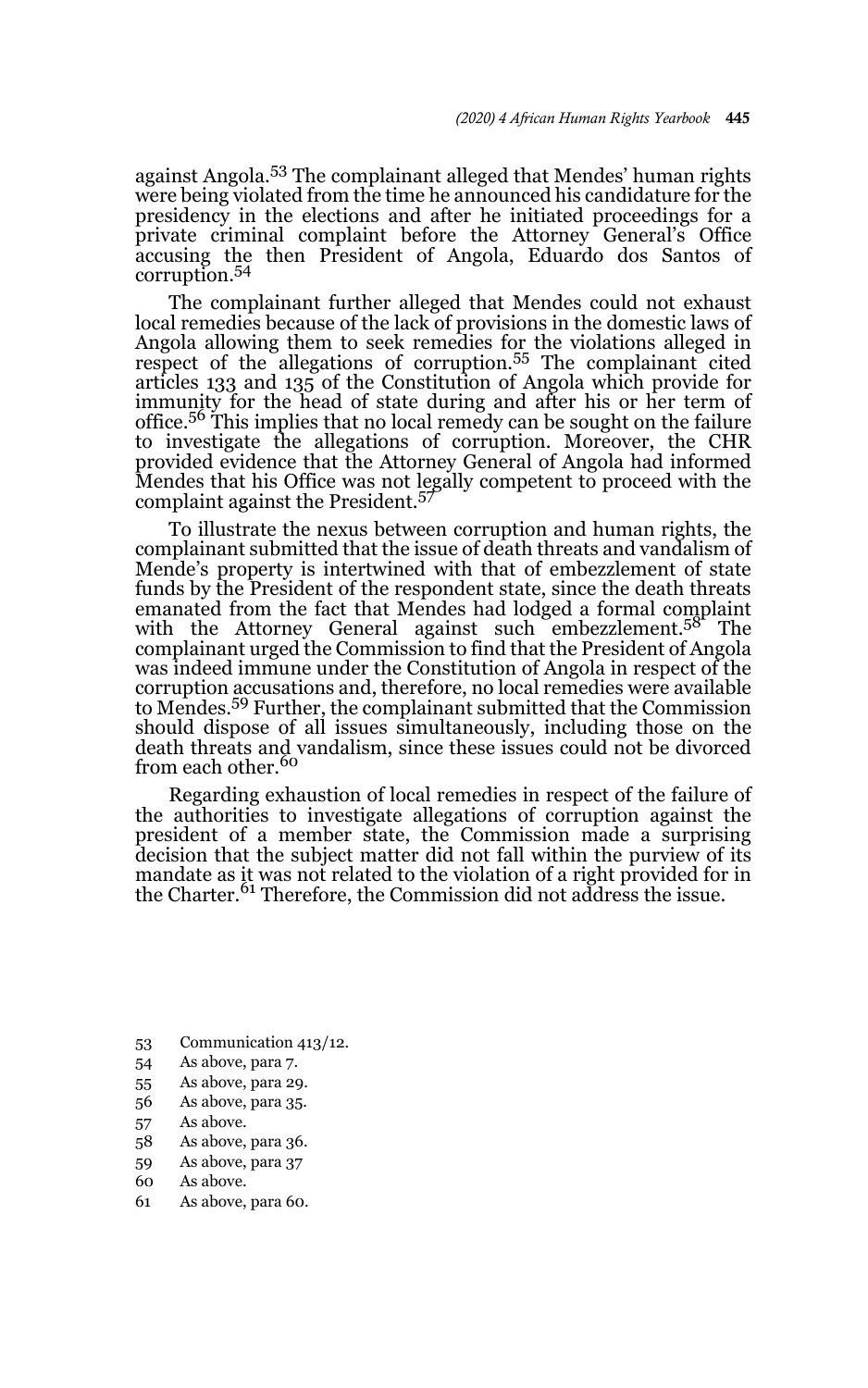### **3 THE SERAP REQUEST**

The SERAP approached the Court for advisory opinion as to whether extreme, systemic and widespread poverty is a violation of certain provisions of the Charter.62 The Court seized the SERAP application to set out its jurisprudence on the scope of non-governmental organizations' (NGOs') access to it, although the Court had previously dealt with four separate applications from various NGOs, 63 including an application that was made by SERAP.<sup>64</sup> In the application just cited SERAP challenged the Court 'to give an opinion on whether extreme and widespread poverty in Nigeria violated the prohibition of discrimination and whether poverty could constitute "other status" in the definition of discrimination in the African Charter'.<sup>65</sup> The capacity of NGOs to appear before the Court was not raised in this instance. Instead the Registrar of the Court communicated to SERAP that the request did not meet the requirements of the Rules, in particular Rule 68(2), which reads as follows:

[A]ny request for advisory opinion shall specify the provisions of the Charter or of any other international human rights instrument in respect of which the advisory opinion is being sought, the circumstances giving rise to the request as well as the names and addresses of the representatives of the entities making the request*.* 

Nonetheless, the Court did not dismiss the request. Instead, the Registrar of the Court instructed SERAP to rectify the error. Regrettably SERAP failed to respond to the Registrar leading the<br>matter to be struck off the court roll.<sup>66</sup> Perhaps for some strategic purpose, some applicants may purposefully withhold a claim with the intention of bringing it later — the so-called 'deliberate abandonment' (which is unwise as this could lead to the applicant being barred from filing a similar request in the future). SERAP abandoned its application.<sup>67</sup>

The defect in Request 1/2012 was cured in Request 1/2013. In the latter, SERAP again sought the Court's opinion on the question of whether 'extreme, systemic and widespread poverty is a violation of certain provisions of the Charter, and highlighted, in particular, article 2; the right to freedom from discrimination on grounds including 'any other status'; article 19 the right to equal protection of rights; article 21, the right of states to dispose of natural resources 'in the exclusive interest of the people'; and article 22 on the right of peoples to development, and the duty on states to ensure the same.<sup>68</sup> SERAP sought, by this request, a ruling on whether or not escalating poverty, under-development and *grand corruption* in Nigeria and elsewhere in

- 62 *SERAP Request* (n 1).
- 63 Jones (n 2) 321, 322.
- 64 The *SERAP Request for Advisory Opinion by Socio-economic Rights & Accountability Project* Application 1/2012 Advisory Opinion 15 March 2013 1 AfCLR 721.
- 65 As above, para 2.
- 66 As above, para 7.
- 67 See *Irving M Saunders v United States,* 316 F.2d 346 (DC Cir 1963)*.*
- 68 *SERAP Request* (n 1) para 8.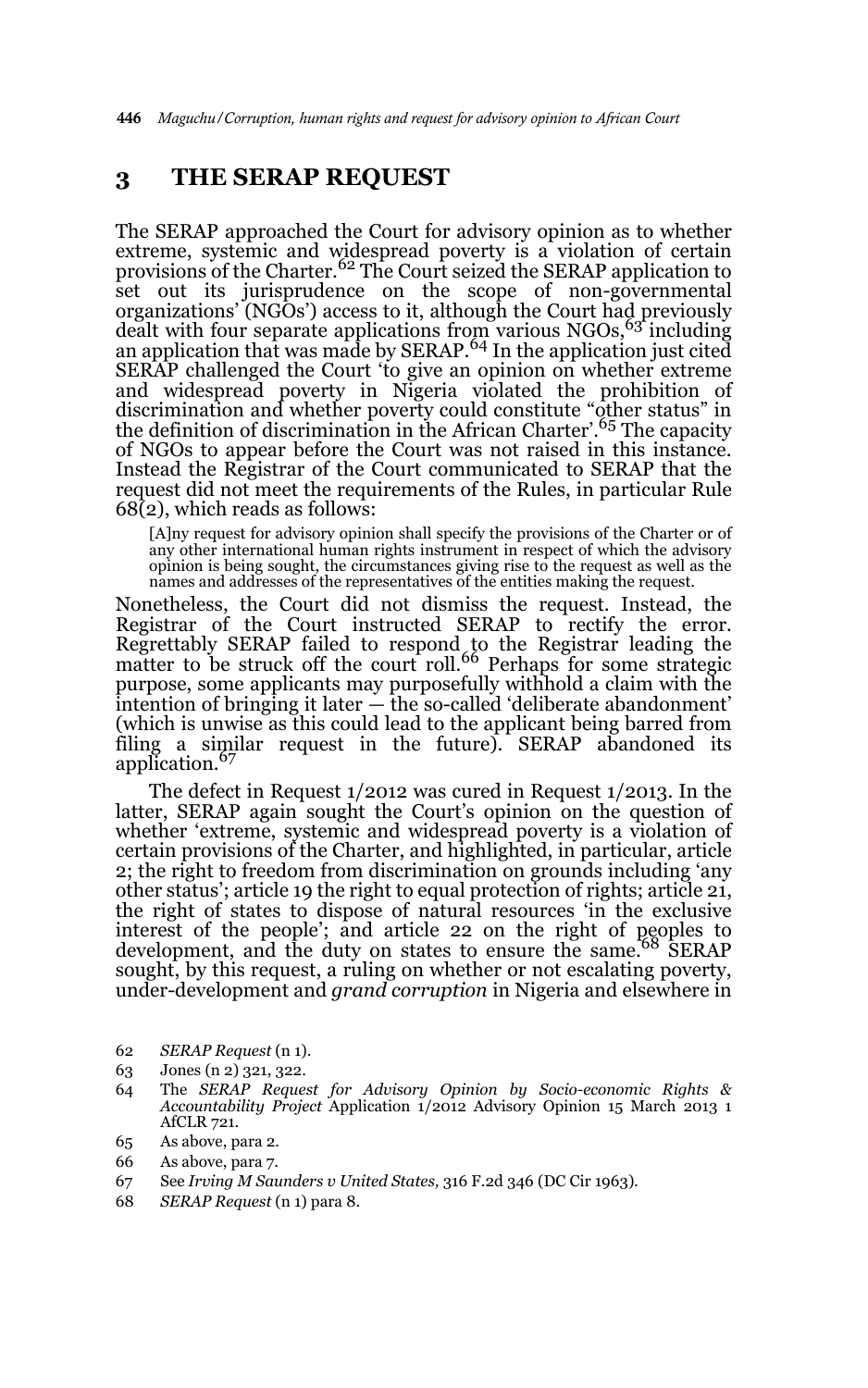Africa amounted to violations of the human rights guaranteed under the Charter.<sup>69</sup>

The request was dismissed on the basis that SERAP had no legal standing to approach the Court. In particular, SERAP was not an 'African organisation recognised by the African Union', as such, it lacked capacity to make a request for an advisory opinion under article 4 of the Court Protocol.<sup>70</sup> Could it be that some judges and states are concerned that opening the door even a crack would lead to the Court adjudicating over matters where it appears to be entertaining law and policy issues that have traditionally been regarded as domestic matters? The Court's decision in the SERAP request has been thoroughly canvassed elsewhere.<sup>71</sup> Suffice it to say that the Courts left the door open for similar organisations with *locus standi* to approach it.

## **4 ANTICIPATING THE PAST: CORRUPTION AND HUMAN RIGHTS**

There are two ways of finding out how past experiences of the Commission can influence the future of the Court in regard to corruption and human rights jurisprudence. The first is to look into the issue of complementarity between the Court and the Commission. After all, the Court was established 'to complement the protective mandate of the already existing African Commission'.72 The second is to go outside the legal field and use a case citation network to analyse the influence of the Commission on the Court. As Van Der Haegen noted, in order to understand the interaction between courts, it is imperative to 'scrutinize citations in court decisions, as they are easily visible remnants of the intellectual interaction of one court with its own previous decisions or those stemming from a different court'.<sup>73</sup>

### **4.1 Complementarity**

The African continent has been particularly affected by corruption. For scholars interested in understanding the negative relationship between corruption and human rights, this region can be a treasure trove. As discussed in the previous sections, the Commission has thus far addressed several communications that illuminate the nexus between corruption and human rights abuses. Additionally, other regional human rights mechanisms such as the Committee and Regional

- 69 Jones (n 2) 321, 321.
- 70 As above, para 55.
- 71 See, for instance, Jones (n 2).
- 72 S T Ebobrah 'Towards a positive application of complementarity in the African human rights system: issues of functions and relations' (2011) 22 *European Journal of International Law* 663,663.
- 73 M Van Der Haegen 'Building a legal citation network: the influence of the Court of Cassation on the lower judiciary' (2017) 13 *Utrecht Law Review* 65-65.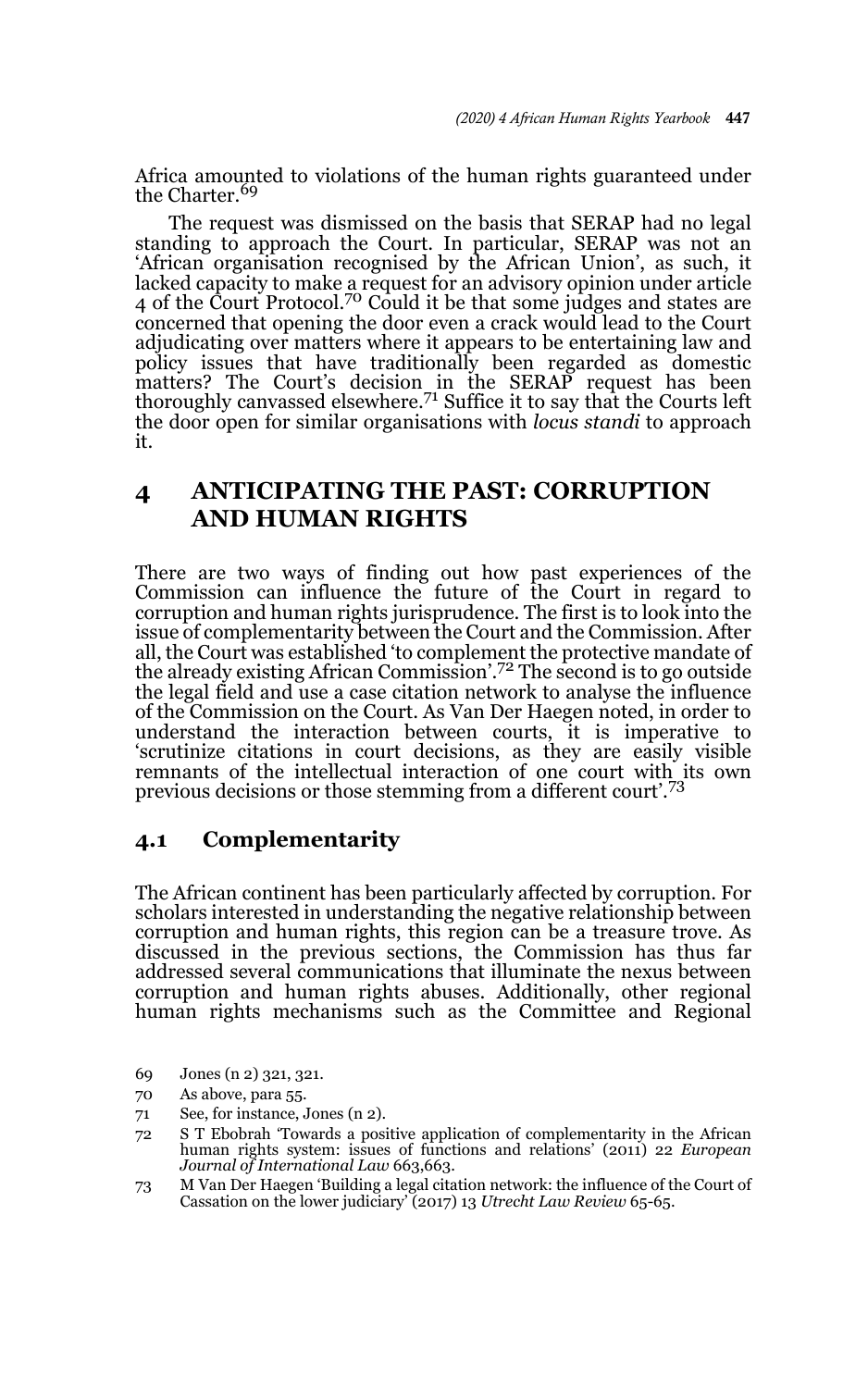Economic Communities (RECs) courts have also addressed the connection between corruption and human rights. It is worth looking into the complementary system before the Court and these institutions to see how they influence each other.

### **4.1.1 The Court and the Commission**

Positions diverge when it comes to the interpretation of the African Court Protocol on the relationship between the Court and the Commission. According to Ebobrah, '[t]he hazy usage of complementarity in the African system has attracted more attention in the context of the relationship' between the Court and the Commission.74 Ebobrah has also characterised the relationship between the Court and Commission as 'peculiar', 'unique', and 'organic'.75 According to the African Protocol, however, the Court's mandate is interpreted as to 'complement and reinforce' the functions of the Commission,76 particularly its protective mandate.77 Thus, the Protocol invokes complementarity as the guiding principle for the relationship between the Court and the Commission. Even so, it provides little to no guidance on the nature and objectives of complementarity as an organising principle.<sup>78</sup>

In this comment it is argued however that the true meaning and implication of complementarity can be found in the practice of the Court. As Juma notes, '[c]omplementarity is normative, it is an aspirational medium for realizing the norms and constitutional goals envisaged under the African human rights system.<sup>'79</sup> He further notes that there are different types of complementarities including 'complementarity in the consideration of communication/ cases'.<sup>80</sup>

#### **4.1.2 The Court and the Committee**

The Committee was established in July 2001 to monitor the implementation of the Charter on the Rights and Welfare of the Child.<sup>81</sup> The Committee, like the Commission, is a quasi-judicial body and it draws its mandate from the Charter.<sup>82</sup> Specifically, the Charter empowers the Committee to consider individual communications alleging a violation of any of the rights enshrined in the Charter. $83$ 

- 75 As above, quoting Österdahl 'The jurisdiction *ratione materiae* of the African Court of Human and Peoples' Rights: a comparative critique' (1998) 7 *Revue africaine des droits de l'homme* 132, 133.
- 76 Preamble to the African Court Protocol, para 7.
- 77 Arts 2 and 8 and Preamble, paras 4 and 5 of the African Court Protocol.
- 78 D Juma 'Complementarity between the African Commission and the African Court' in PALU (ed) *Guide to complementarity within the African human rights system* (PALU 2014) 8.

- 80 As above, 18.
- 81 Adopted in 1990 and which came into force in 1999.
- 82 Article 34-46.

<sup>74</sup> Ebobrah (n 72) 665.

<sup>79</sup> As above.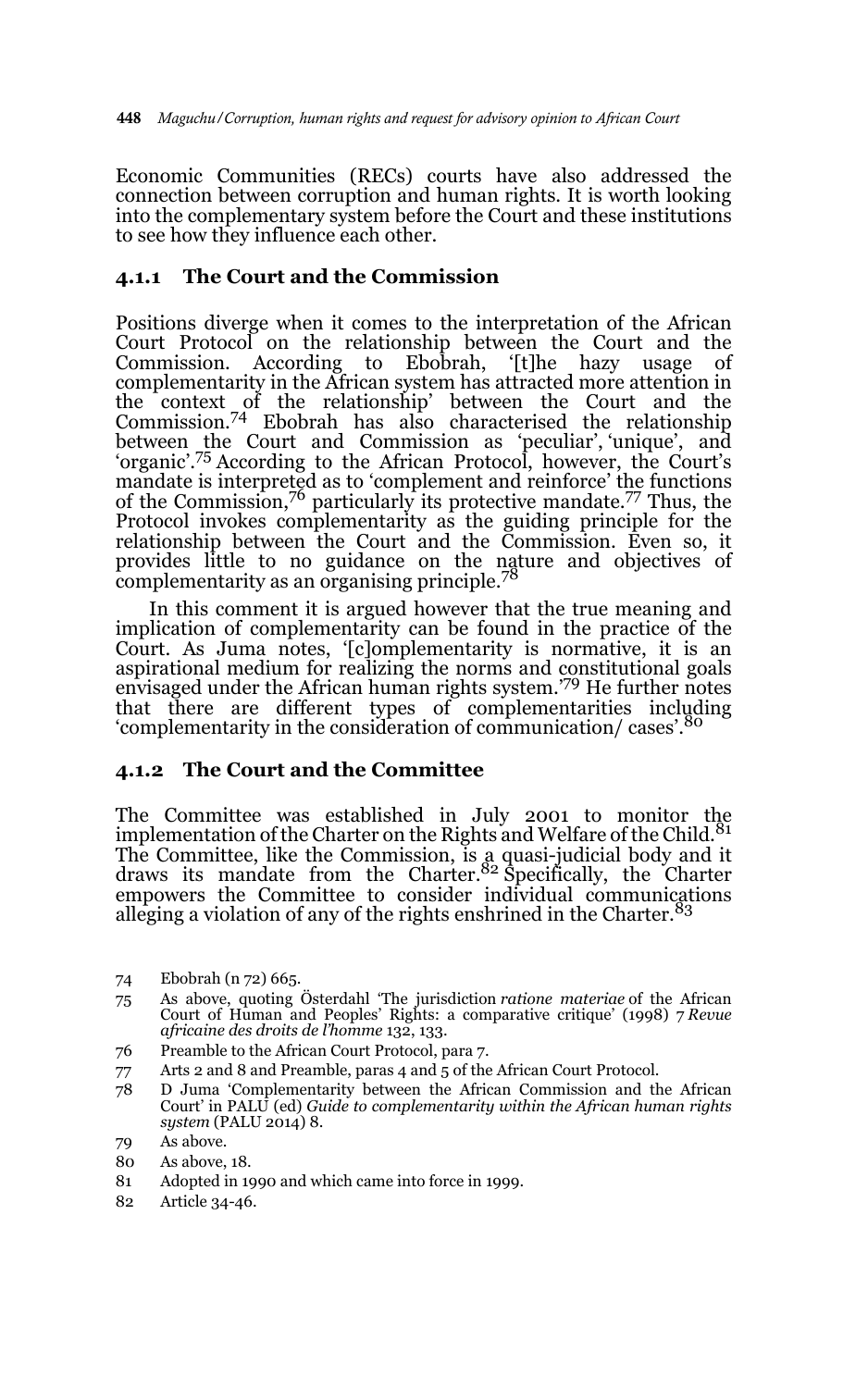Although the Committee cannot bring cases to the Court, it can request advisory opinions from the Court on legal issues relating to<br>human rights instruments.<sup>84</sup> The Court has referred to the Committee decisions in *The Institute for Human Rights and Development in Africa and the Open Society Justice Initiative (on behalf of children of Nubian descent in Kenya) v Kenya,*<sup>85</sup> when it decided *the Request for Advisory Opinion by the African Committee of Experts on the Rights and Welfare of the Child.*86 The Court has also referred to the Committee's decision in the *Centre for Human Rights and Rencontre Africaine pour la Défense des Droits de l'Homme v Senegal*<sup>87</sup> in *Association pour le Progrès et la Défense des Droits des Femmes Maliennes and the Institute for Human Rights and Development in Africa v Mali*. 88

To date, the Committee has missed the opportunity to address issues of corruption on the human rights of children. This is despite the fact that in the *Institute for Human Right and Development in Africa and Finders Group Initiative on behalf of TFA (a minor) v Cameroon*89 and in *Dalia Lotfy on behalf Sohaib Emad v Egypt*<sup>90</sup> glaring issues of justice sector corruption were raised but the Committee did not seize the opportunity to make the connections. Reducing corruption is not only necessary for the enjoyment of children's rights in Africa but it is also a human rights obligation. For instance, article 1 of the African Charter on the Rights and Welfare of the Child, member states are obliged to take 'all necessary measures to implement the Charter'. In its General Comment 5 on state party obligations under Article 1, the African Committee reminds states parties that 'they are expected to demonstrate that they have mobilised, allocated and spent budgets to maximise the fulfilment of all children's rights'.<sup>91</sup> The Committee notes that 'resources for the fulfilment of children's rights are frequently diluted or even diverted' and that

- 83 Article 44.
- 84 Article 4 of the Protocol to the African Charter on Human and Peoples' Rights on the Establishment of an African Court on Human and Peoples' Rights (African Court Protocol) adopted 10 June 1998, entered into force on January 25 2004.
- 85 Communication 002/2009.
- 86 (Advisory Opinion) (2014) 1 AfCLR 725.
- 87 Communication 001/2012.
- 88 (merits) (2018) 2 AfCLR 380.
- 89 Communication 002/2015.
- 90 Communication 001/2016.
- 91 General Comment 5 on state party obligations under the African Charter on the Rights and Welfare of the Child (article 1) and systems strengthening for child protection. African Committee of Experts on the Rights and Welfare of the Child 6.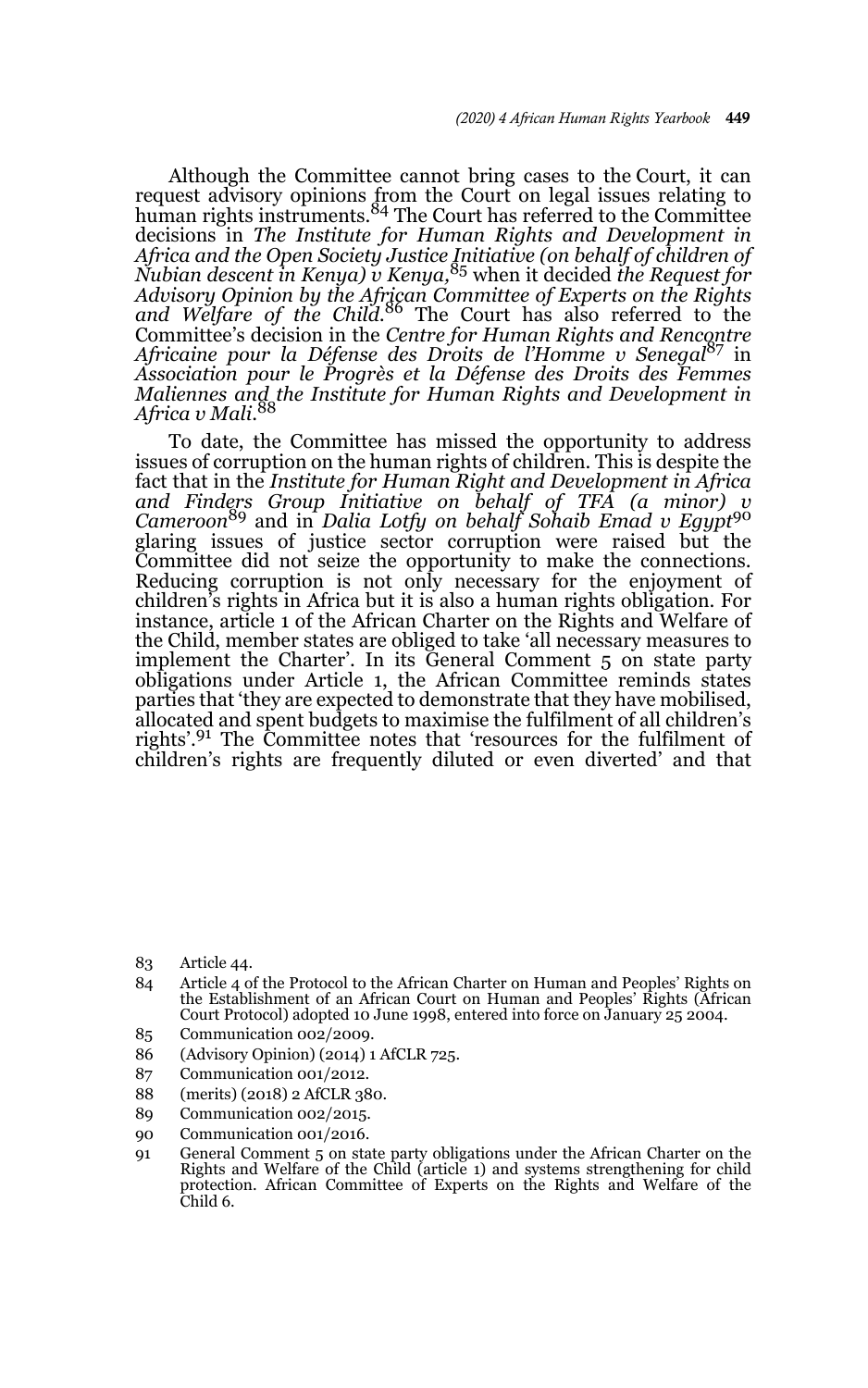corruption 'dissipates resources that could be available for the fulfilment of children's rights'.92

Recently, the Committee, with the support and partnership of the African Union Advisory Board on Corruption (AU-ABC) and Child Focused Organisations (CFAs) based in Addis Ababa produced a study on *The Impact of Corruption on Children in Africa*. 93 The analytical framework adopted for this report considers various pathways through which corruption may affect children: its conclusion was that 'corruption significantly reduces the resources available to 'corruption significantly reduces the resources available to governments and households to invest in children. Mismanagement and deliberate diversion of public resources is preventing African children from realising their rights'.94

#### **4.1.3 The Court and other RECs Courts and Tribunals**

Although important, complementarity in regards to the relationship between sub-regional institutions and the traditional continental human rights supervisory bodies, has not been addressed in the Protocol and there is nothing attesting to this in the literature.<sup>95</sup> Other RECs courts have forged relations with the Court, for instance the Court of Justice of the Economic Community of West African States (ECOWAS Court) signed a Memorandum of Understanding and has had exchange visits with the Court to exchange experiences and share judicial knowledge.96

Theoretically, decisions of the RECs are not binding on the Court*.* However, in practice, the Court has on several occasions made references to previous decisions of the RECs courts*.* For instance, the Court has referred to the East African Court of Justice<sup>97</sup> and the ECOWAS Court.<sup>98</sup> Due to space constraints, this comment focuses on only one of the RECs courts: the ECOWAS Court decision in *SERAP v Nigeria and Universal Basic Education Commission*. 99

- 92 General Comment 5 on state party obligations under the African Charter on the Rights and Welfare of the Child (Article 1) and systems strengthening for child protection. African Committee of Experts on the Rights and Welfare of the Child 8.
- 93 African Union Advisory Board on Corruption and the African Committee of Experts on the Rights and Welfare of the Child 'Stolen Futures: The Impact of Corruption on Children in Africa' http://www.auanticorruption.org/uploads/The \_Impact\_of\_Corruption\_on\_Children\_-\_Final\_report.pdf (accessed 1 August  $\overline{2}020$ ).
- 94 As above, 51.
- 95 Ebobrah (n 72) 670.
- 96 African Court, Judges Of Ecowas Court Of Justice To Visit The African Court, Press release 23 February 2018, https://en.african-court.org/index.php/news/ press-releases/item/223-judges-of-ecowas-court-of-justice-to-visit-the-africancourt (accessed 10 July 2020).
- 97 *Katabazi et al v Secretary General of the East African Community and Another Gombert v Côte d'Ivoire* (jurisdiction and admissibility) (2018) 2 AfCLR 270.
- 98 *Société AGRILAND v Côte d'Ivoire Gombert v Côte d'Ivoire* (jurisdiction and admissibility) (2018) 2 AfCLR 270.
- 99 *SERAP v Nigeria*, Judgment, ECW/CCJ/APP/12/07; ECW/CCJ/JUD/07/10 (ECOWAS, 30 November 2010) (*SERAP Basic Education*).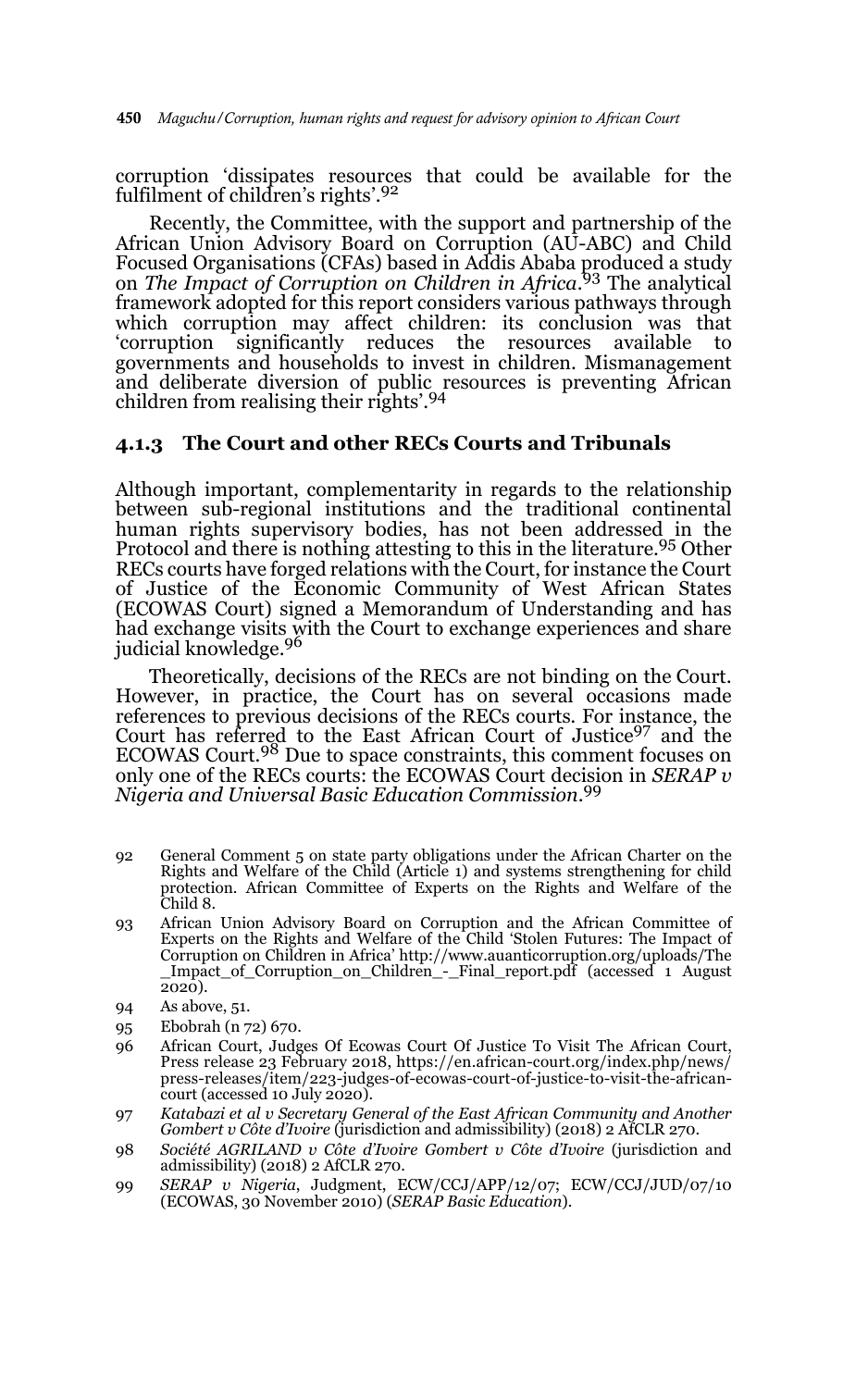The Universal Basic Education Commission (UBEC) was investigated for mismanagement of public funds meant for basic education in ten of the federal states of Nigeria. The details were in a report submitted to the President in 2006. Additionally, in 2007 the Corrupt Practices Commission (ICPC) of Nigeria published a damning report revealing that more than 488 million naira of funds was looted from state offices and UBEC was investigating another 3.1 billion naira looted by senior officials. After reading the report, SERAP decided to file an application with the ECOWAS Court. SERAP contends that this is part of systemic corruption rampant in Nigeria. Part of the application reads as follows:

6. The charge against the first defendant is that she has 'contributed to these problems by failing to seriously address all allegations of corruption at the highest levels of government and the levels of impunity that facilitate corruption in Nigeria.' 7. The result is that this has 'contributed to the denial of the right of the peoples to freely dispose of their natural wealth and resources, which is the backbone to the enjoyment of other economic and social rights such as the right to education..... SERAP contends that the destruction of Nigeria's natural resources through large scale corruption is the sole cause of the problems denying the majority of the citizens access to quality education.'<sup>100</sup>

The ECOWAS Court stated that corruption in the education sector has a 'negative impact' on the human right to quality education, as guaranteed by article 17 of the African Charter but does not by and in statutes by article 1/61 the rimean entired but assess not by and in Court ruled that in order for corruption to be regarded as a human rights violation in and of itself '[t]here must be a clear linkage between the acts of corruption and a denial of the right to education'.102 The decision has scholars debating its strict interpretation of one of the key challenges in determining whether a human rights violation can occur through corrupt conduct – the issue of causation.103 Peters is of the view that the ECOWAS Court and other international and regional human rights courts or bodies seized with specific corruption cases have not addressed the question of causation in a systematic way.<sup>104</sup>

#### **4.2 Citation analysis**

In the section above the comment briefly discussed how the Court relates with the Commission and other courts and tribunals. However, it is still not clear how the Court is influenced by the decisions of these other courts, tribunals and semi-judicial organs. Therefore, to determine the influence of the Commission (as well as other courts and tribunals) on the Court, it is imperative to analyse the citation network of the Court. Building upon previous empirical legal work, this comment turns to artificial intelligence network citation analysis to

- 100 *SERAP Basic Education*, para 6-7.
- 101 *SERAP Basic Education*, para 8.
- 102 *SERAP Basic Education*, para 19.
- 103 Peters (n 12) see also KE Davis 'Corruption as a violation of international human rights: a reply to Anne Peters' (2018) 29 *European Journal of International Law* 1289-1296.
- 104 Peters (n 12) 1267.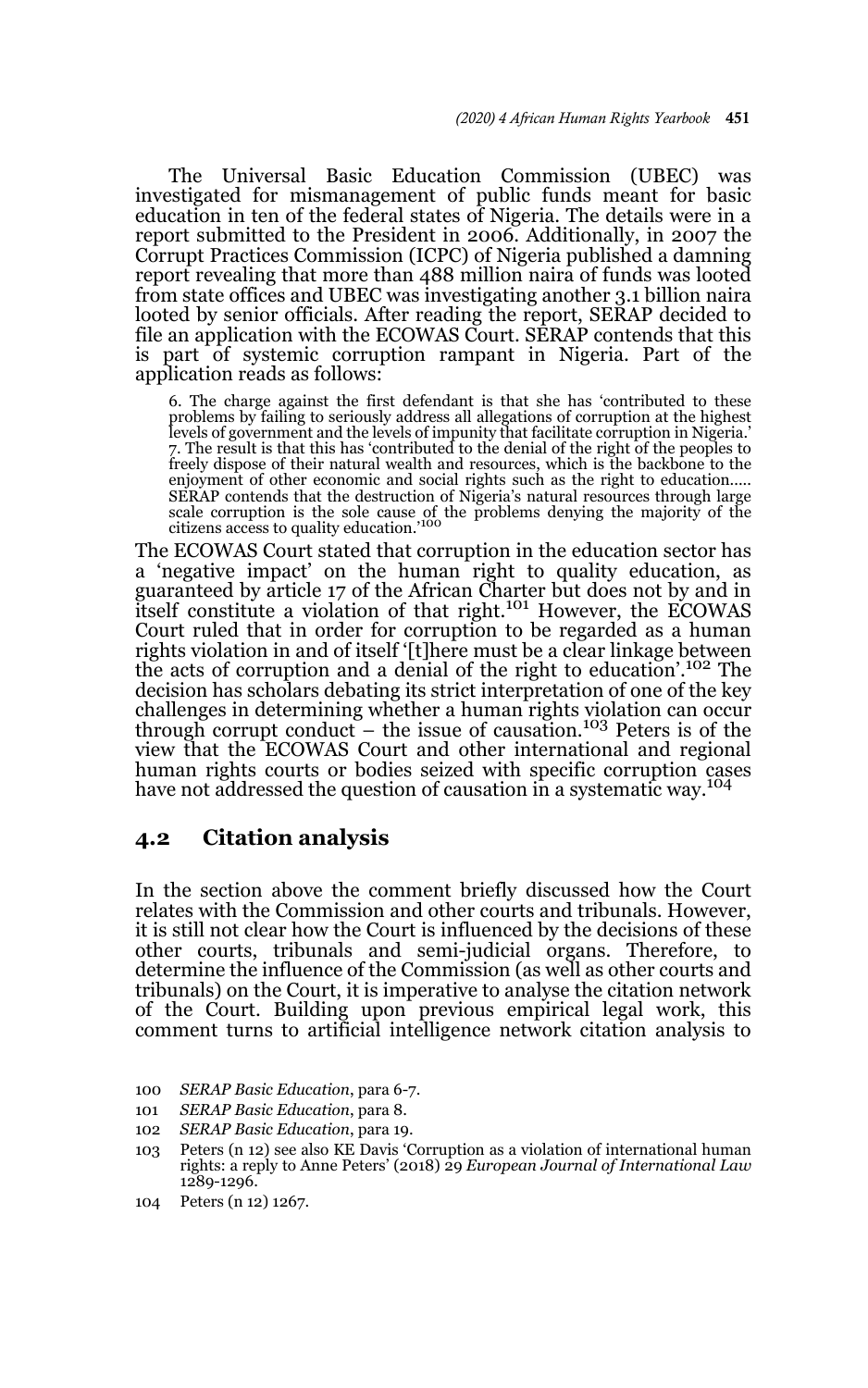provide insights into the role of precedent in the decisions of the Court.105 That is to say, this part uses network of case citations as a means to illuminate the influence of cases from the Commission on the work of the Court. Specifically, the comment searches the network of citations in all 80 contentious majority opinions contained in the two volumes of law reports from 2006 to 2018 and selected just one of the most cited cases to simply demonstrate how network data can aid in the analysis of precedent and its influence in judicial decision-making using a free online network citation software known as 'gephi'.<sup>106</sup>

The use of citation networks to estimate the influence of the Commission's decisions on the Court is based on two established assumptions. The first is that a 'judicial citation contained in an opinion is essentially a latent judgment about the case cited.'107 The second assumption is that international courts develop their jurisprudence in a similar way as domestic courts.<sup>108</sup>

A caveat is necessary. As is well known from the field of common law, the principle of precedent operates in manifold ways. First, the concept of precedent can be used *stricto sensu* when a lower court is obliged to follow the decisions of a higher court in the same jurisdiction in what is referred to as 'vertical' *stare decisis*. 109 Second, in what has been termed 'horizontal' *stare decisis,* the doctrine is that a court, generally an appellate court, 'must adhere to its own prior decisions, unless it finds compelling reasons to overrule itself.<sup>'110</sup> Third, certain authorities are highly persuasive, that is to say, although they are not legally binding, a court's judgments are still entitled to respect and careful consideration. Persuasive authorities include cases decided in a neighbouring jurisdiction, which a court might evaluate 'without being bound to decide the same way.'111 This is precisely the way in which the Court has been using precedent from the Commission. This is evident in *Thomas v Tanzania,* where it was confirmed that '[t]he Court is *persuaded* by the reasoning of the African Commission in *Southern African Human Rights NGO Network v Tanzania,* where it stated that the remedies that need to be exhausted are ordinary remedies'.<sup>112</sup>

In terms of data collection, this comment is using material available from the report of advisory opinions, judgments and other decisions of the Court from the two volumes of the Court's law reports covering the period from 2006 to 2018 (note the volumes covers decisions from 2009, the year the Court delivered its first judgment). Although the

- 105 JH Fowler & S Jeon 'The authority of Supreme Court precedent' (2008) 30 *Social Networks* 17.
- 106 Gephi is an open-source software for visualising and analysing large networks graphs, available at https://gephi.org/users/.
- 107 Fowler & Jeon (n 105) 17.
- 108 Y Lupu & E Voeten 'Precedent in international courts: a network analysis of case citations by the European Court of Human Rights' (2012) 42 *British Journal of Political Science* 413.

- 110 As above
- 111 As above.
- 112 *Thomas v Tanzania* para 64 (emphasis added).

<sup>109</sup> As above.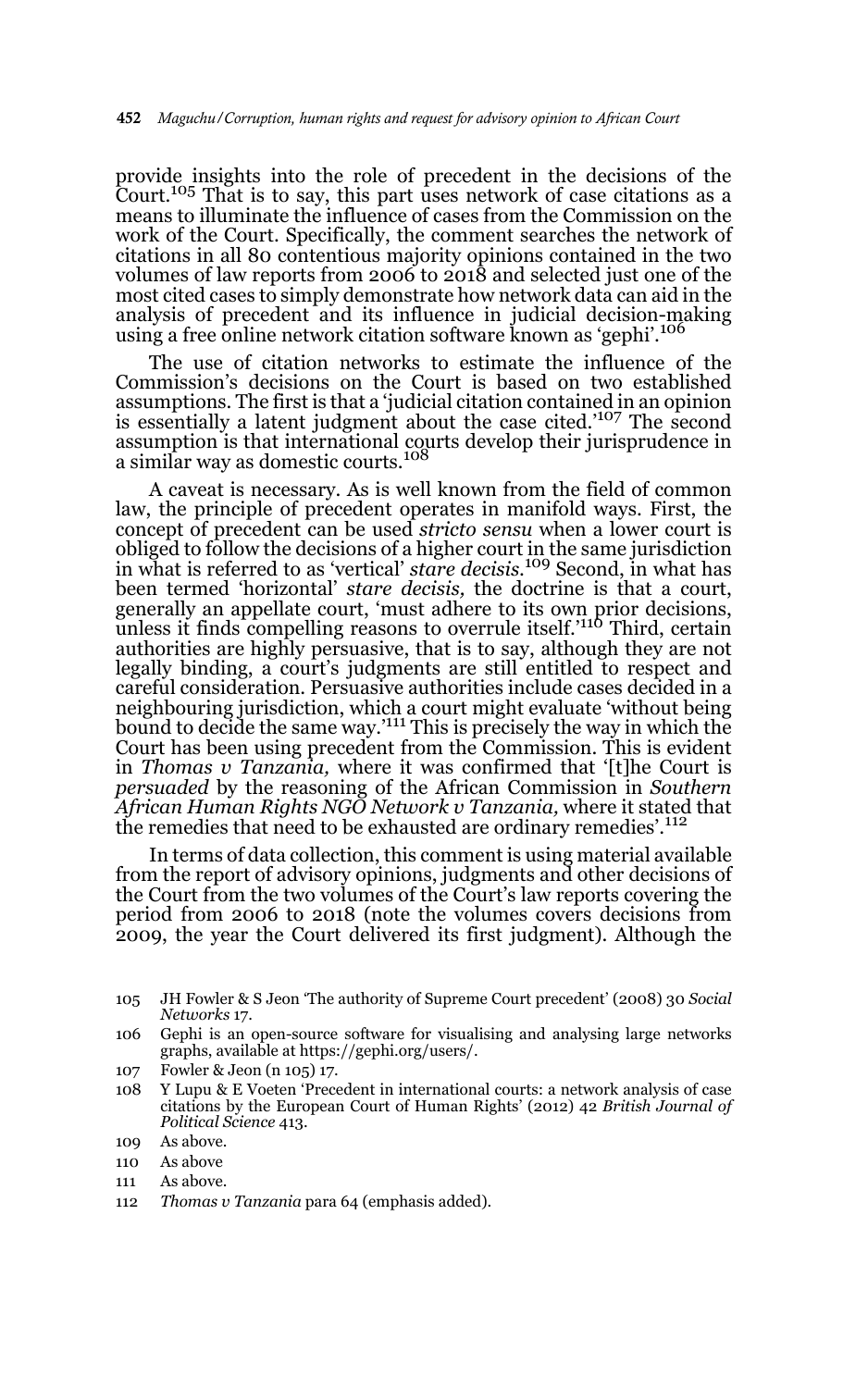volumes include all the judgments, including separate and dissenting opinions, advisory opinions, rulings, decisions, procedural orders and orders for provisional measures adopted by the Court, this comment only analyses the contentious decisions.113 The key findings are presented in the paragraphs below.

The Court shares a number of features with other regional courts: it pays attention to precedent.<sup>114</sup> The Court has made reference to previous decisions by other international courts and quasi-judicial bodies,115 as well as its own past decisions. Table 1 shows the number of contentious cases dealt by the Court, the number of cases that cited the African Commission, the number of communications cited and the number of citations that were made.

| Table 1: Reference by African Court to African Commission |
|-----------------------------------------------------------|
| communications in contentious cases: 2006-2018            |

| Period       | cases | Total no. of No. of cases No. of<br>that made<br>citations | Communi-<br>cations<br>referred to | No. of<br>citations<br>made by<br><b>Court</b> |
|--------------|-------|------------------------------------------------------------|------------------------------------|------------------------------------------------|
| 2006-2016    | 50    | 10                                                         | 27                                 |                                                |
| 2017-2018    | 30    | 10                                                         | 11                                 | 19                                             |
| <b>Total</b> | 80    | 20                                                         | 38                                 | 62                                             |

The Court cites precedent based on the legal issue in the case, not the country of origin (See Table 2). It is useful to point out that, only ten out of 55 member states of the AU had ever fully committed to the Court by making a declaration under article 34(6) of the Court Protocol which triggers the Court's jurisdictional competency under article 5(3) to allow access for a limited number of NGOs.116 Following Rwanda's earlier withdrawal, in November 2019 Tanzania withdrew the

- 114 For more read TR Tyler & G Mitchell 'Legitimacy and the Empowerment of Discretionary legal authority: the United States Supreme Court and Abortion Rights' (1994) 43 *Duke Law Journal* 703-802.
- 115 African Commission on Human and Peoples' Rights, African Committee of Experts on the Rights and Welfare of the Child, Inter-American Court of Human Rights, Inter-American Commission of Human Rights, European Court of Human Rights, Permanent Court of International Justice, International Justice of Court, East African Court of Justice, ECOWAS Court of Justice, UN Committee Against Torture, UN Committee on the Elimination of Discrimination against Women, UN Human Rights Committee.
- 116 Tanzania, Benin, Côte d'Ivoire, Mali, Ghana, Burkina Faso, Tunisia, Malawi and Gambia.

<sup>113</sup> It is important to note that although the Court lacks jurisdiction in the majority of the cases filed in its early years due to the Respondent States not having filed a Declaration under article 34(6) these decisions would have been dispensed with administratively by the Registry without a judicial decision, however, all such early decisions are included in volume 1 of the law Reports.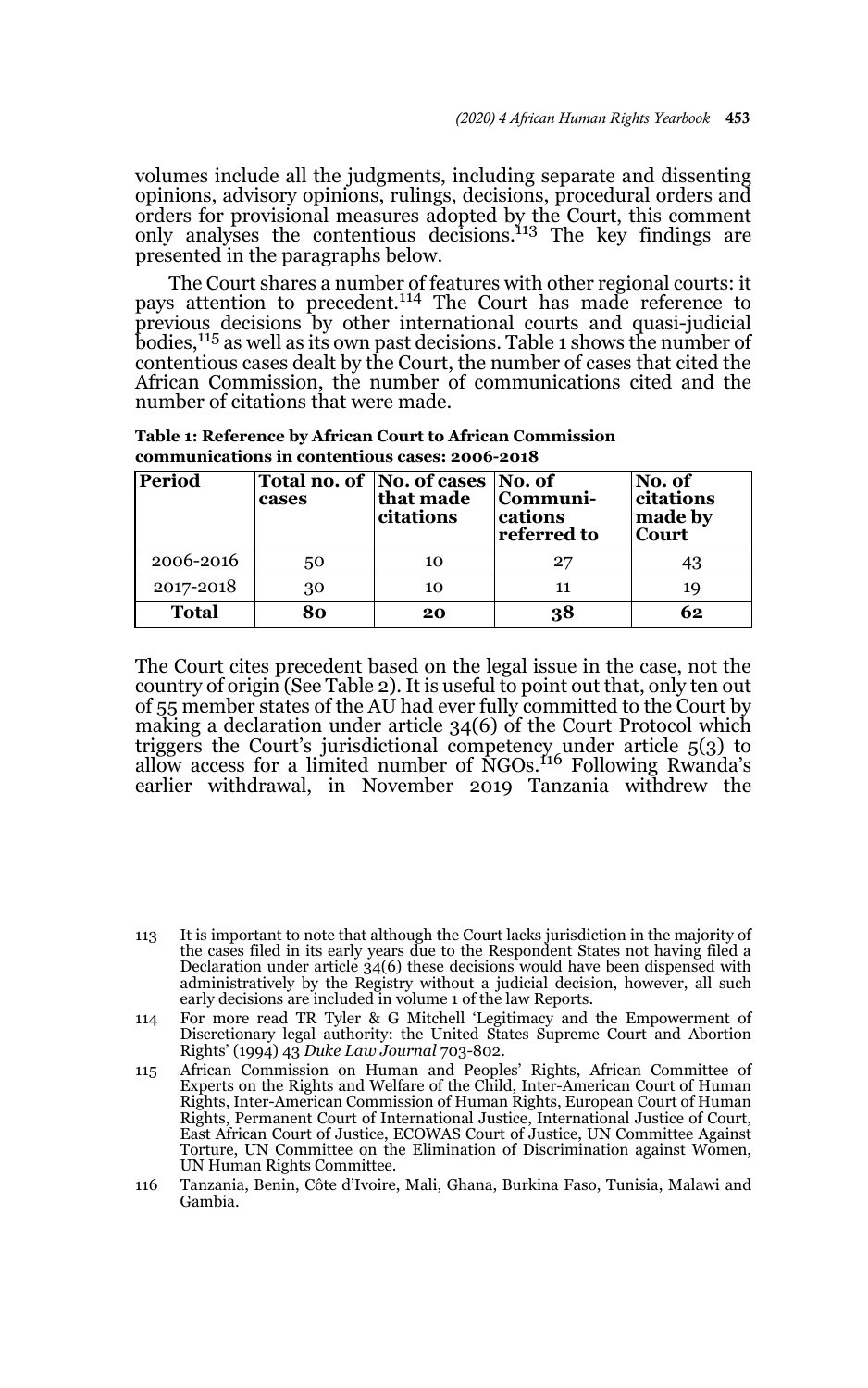declaration. Benin and Côte d'Ivoire have similarly withdrawn their declaration.<sup>117</sup> Nonetheless, Tanzania remains the country with the highest number of the Court judgments against it. This is because Tanzania is the state with the most cases filed against it by individuals and NGOs. $^{118}$ 

**Table 2: Issues determined by African Court in contentious cases: 2006-2018**

| <b>Issues</b> | 2006-2016 | 2017-2018 |
|---------------|-----------|-----------|
| Admissibility |           |           |
| Merit         | 28        | 18        |
| Reparations   |           |           |

The extent to which the Court cites the Commission has undergone a series of changes over time: as the Court develops its own precedents it tends to rely more on its own decisions for precedent. The *Sir Dawda*<br>*Jawara v The Gambia c*ase<sup>119</sup> is instructive of this particular dimension. The case was the most cited in the first period of the Court: it was cited in five cases, namely *Thomas v Tanzania,*<sup>120</sup> *Mtikila v Tanzania,*<sup>121</sup> *Konaté v Burkina Faso*, <sup>122</sup> *Nganyi v Tanzania*123 and *Chacha v Tanzania.*124 In the second phase, the Court relied on the five cases which were cited in subsequent cases on the same basis of the *Sir Dawda Jawara v The Gambia* principles (see Table 3).<sup>125</sup> This is an indication not only of how the 'Court gradually learned to ground its rulings in the facts and opinions of previous decisions',126 but also that as the Court matures it refers to its own cases. Nonetheless, when the Court is faced with novel questions based on principles not set out in its prior cases, it often refers to the Commission's precedents.

- 117 O Windridge 'Under attack? Under the radar? Under-appreciated? All of the above? A time of reckoning for the African Court on Human and Peoples' Rights' *Opinio Juris* http://opiniojuris.org/2020/05/07/under-attack-under-the-radarunder-appreciated-all-of-the-above-a-time-of-reckoning-for-the-african-courton-human-and-peoples-rights/ (accessed 27 July 2020).
- 118 International Justice Resource Center 'As African Court Releases New Judgments, Tanzania Withdraws Individual Access' https://ijrcenter.org/2019/ 12/05/as-african-court-releases-new-judgments-tanzania-withdraws-individualaccess/ (accessed 28 July 2020).
- 119 Communication 147/95 and 149/96.
- 120 *Thomas v Tanzania* (merits) (2015) 1 AfCLR 465.
- 121 *Tanganyika Law Society, Legal and Human Rights Centre and Reverend Christopher R. Mtikila v Tanzania* (merits) (2013) 1 AfCLR 34.
- 122 *Lohé Issa Konaté v Burkina Faso* (merits) (2014) 1 AfCLR 314.
- 123 *Wilfred Onyango Nganyi and Others v Tanzania* (merits) (2016) 1 AfCLR 507.
- 124 *Peter Joseph Chacha v Tanzania* (admissibility) (2014) 1 AfCLR 398.
- 125 The Court, in its decisions of 2017-2018, for example cited the *Thomas v Tanzania* case 14 times. It cited the *Jawara* case only 5 times.
- 126 Fowler & Jeon (n 105).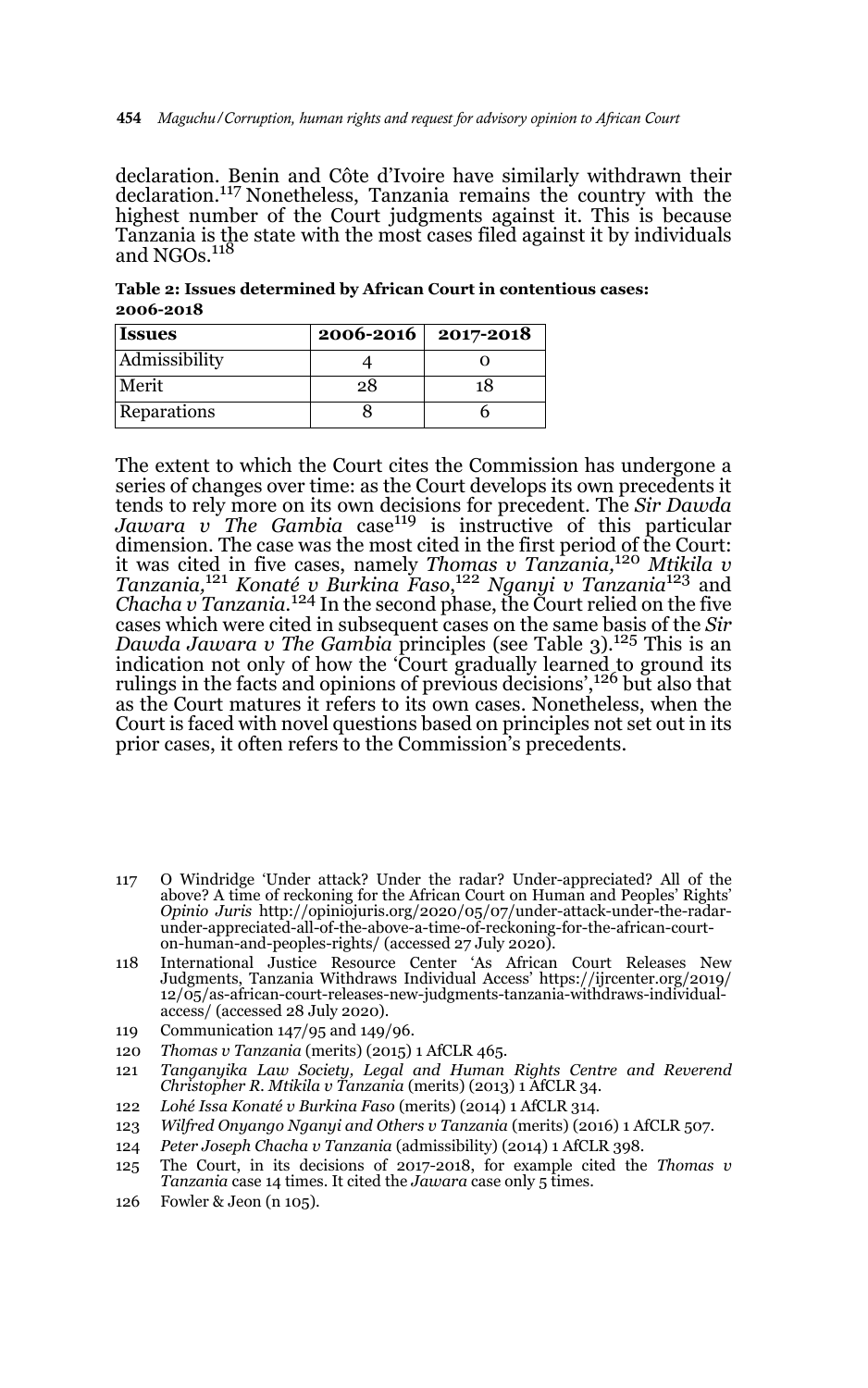| Case/Communication name No. of             | citations<br>by Court |  |
|--------------------------------------------|-----------------------|--|
| Thomas v Tanzania <sup>a</sup>             | 14                    |  |
| Chacha v Tanzania <sup>b</sup> l           | 12                    |  |
| Mtikila v Tanzania <sup>c</sup> l          | q                     |  |
| Konaté v Burkina Faso <sup>d</sup>         | 6                     |  |
| Sir Dawda Jawara v The Gambia <sup>e</sup> | 5                     |  |
| Nganyi v Tanzania <sup>t</sup>             | 9                     |  |

| Table 3: Reference by African Court during 2017-2018 to its own precedents |
|----------------------------------------------------------------------------|
| and J <i>awara</i> case                                                    |

a. *Thomas v Tanzania* (merits) (2015) 1 AfCLR 465.

b. *Peter Joseph Chacha v Tanzania* (admissibility) (2014) 1 AfCLR 398.

c. *Tanganyika Law Society, Legal and Human Rights Centre and Reverend Christopher R. Mtikila v Tanzania* (merits) (2013) 1 AfCLR 34.

d. *Lohé Issa Konaté v Burkina Faso* (merits) (2014) 1 AfCLR 314.

e. Communication 147/95 and 149/96.

f. *Wilfred Onyango Nganyi and Others v Tanzania* (merits) (2016) 1 AfCLR 507.

Another important finding is that lawyers are more strongly embedded in case law. The cases involving the Pan African Lawyers Union (PALU) which has litigated the majority of the cases before the Courts, are well grounded in precedent from the Commission and other regional human rights courts such as the Inter-American Court of Human Rights and the European Court of Human Rights.

## **5 CONCLUSION AND THE WAY FORWARD**

Despite the fact that the Court is 'not bound by decisions of the Commission and can reach a different decision in the same case',127 and that the Court could cite but not follow a case, this comment does illuminate a trend of the citation by the Court of decisions by the Commission during its formative stage. Citation has long been<br>established as a proxy for influence in the legal field.<sup>128</sup> This comment concludes with the proposition that the Commission has significant influence on the Court. Moreover, the comment has also shown that legal practitioners and *amicus curiae* briefs are more inclined toward the use of precedent. Coupled with the fact that it requires the readiness of the litigants to take timely action in order to shape the jurisprudence of Courts. It is now up to litigants and organisations to 'use precedent

128 R Mott 'Judicial influence' (1936) 30 *American Political Science Review* 295-315.

<sup>127</sup> A Zimmermann & J Bäumler 'Current challenges facing the African Court on Human and Peoples' Rights' KAS International Reports, 50 https://www.kas.de/ c/document\_library/get\_file?uuid=1933766c-dbe1-d244-ef61-47dcb64ce9bb& groupId=252038 (accessed 28 July 2020).